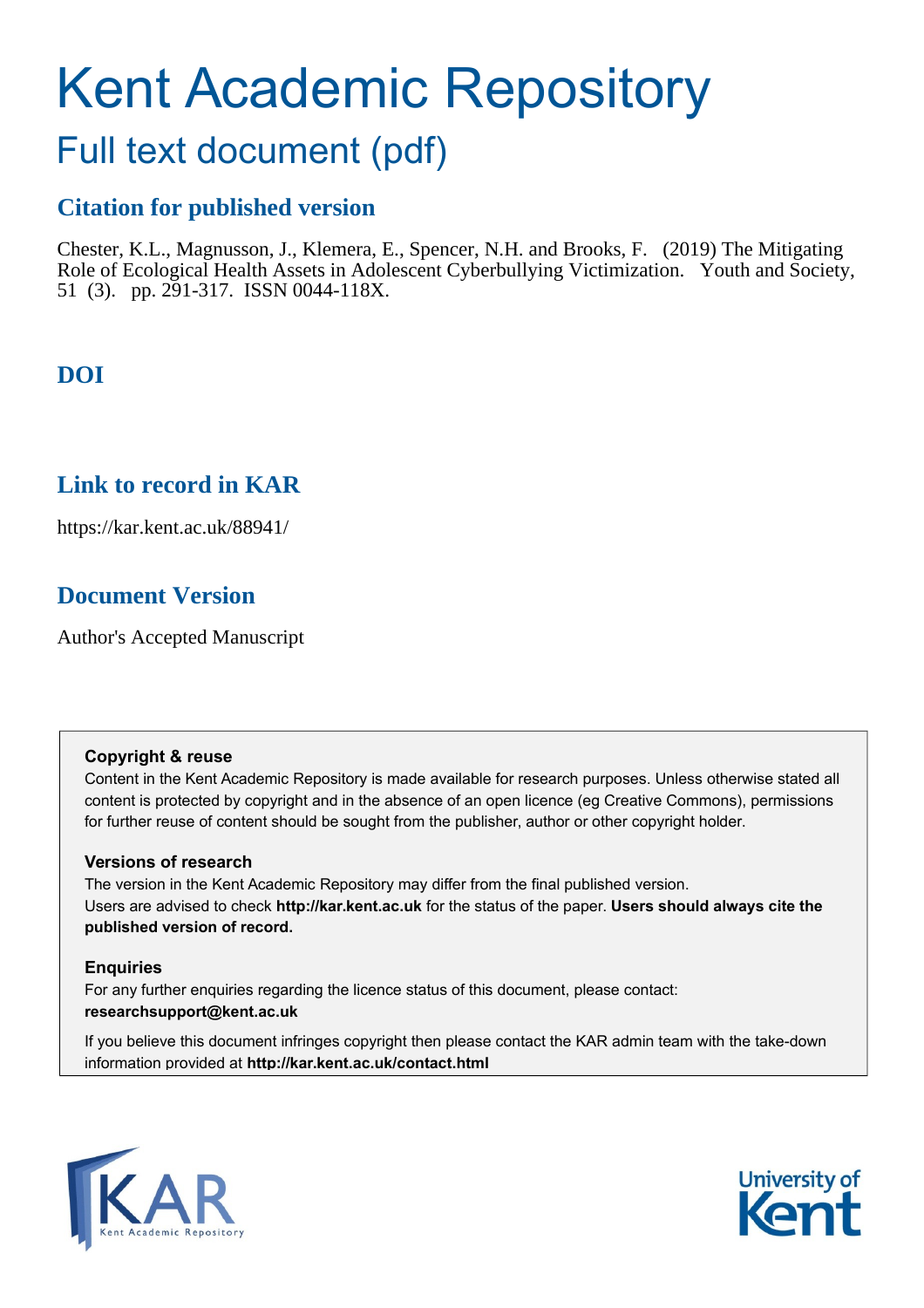#### **The mitigating role of ecological health assets in adolescent cyberbullying victimisation**

K. L. Chester<sup>1</sup>, J. Magnusson<sup>1</sup>, E. Klemera<sup>1</sup>, N. H. Spencer<sup>2</sup> & F. Brooks<sup>1&3</sup>

<sup>1</sup> The Centre for Research in Primary and Community Care (CRIPACC), University of Hertfordshire, College Lane Campus, Hatfield, Hertfordshire, AL10 9AB, UK

<sup>2</sup> Statistical Services and Consultancy Unit, Hertfordshire Business School, University of Hertfordshire, de Havilland campus, Hatfield, Hertfordshire, AL10 9AB, UK

<sup>3</sup> The Faculty of Health, University of Technology Sydney, PO Box 123 Broadway, NSW 2007, Australia

**Kayleigh L Chester (corresponding author)** Email: **k.chester2@herts.ac.uk** 

**Dr Josefine Magnusson** Email: [j.e.magnusson@herts.ac.uk](mailto:j.e.magnusson@herts.ac.uk)

**Dr Ellen Klemera** Email: [e.1.klemera@herts.ac.uk](mailto:e.1.klemera@herts.ac.uk)

**Dr Neil H Spencer:** Email: [n.h.spencer@herts.ac.uk](mailto:n.h.spencer@herts.ac.uk)

**Professor Fiona Brooks**  Email: [f.m.brooks@herts.ac.uk;](mailto:f.m.brooks@herts.ac.uk) [fiona.brooks@uts.edu.au](mailto:fiona.brooks@uts.edu.au)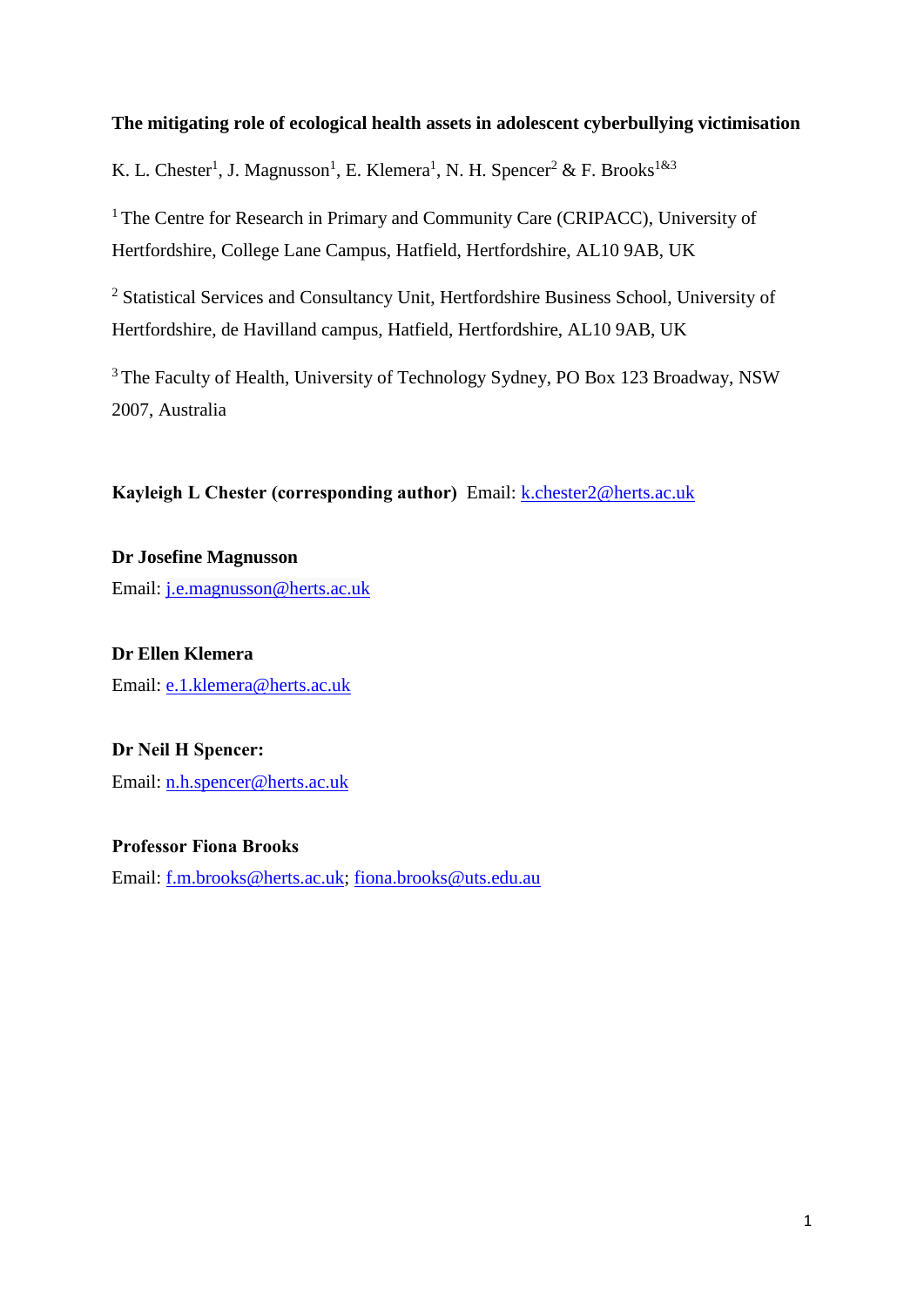#### **Abstract**

Over the last decade cyberbullying has emerged as a public health concern among young people. Cyberbullying refers to intentional harmful behaviours and communication carried out repeatedly using electronic media. Considerable research has demonstrated the detrimental and long-lasting effects of cyberbullying involvement. This paper draws on a social-ecological perspective to identify protective health assets from across the multiple environmental domains of the adolescent that may mitigate against experiencing cyberbullying. Data were collected from 5335 students aged 11, 13 and 15 years who participated in the 2014 World Health Organization Health Behaviour in School-aged Children Study for England. Protective health assets were identified at the family (family communication), school (school sense of belonging and teacher support) and neighbourhood (neighbourhood sense of belonging) levels. In particular the findings draw attention to the protective role fathers can play in supporting young people.

#### **Keywords:**

Aggressive behaviour/bullying, neighbourhood context, victimization, parent support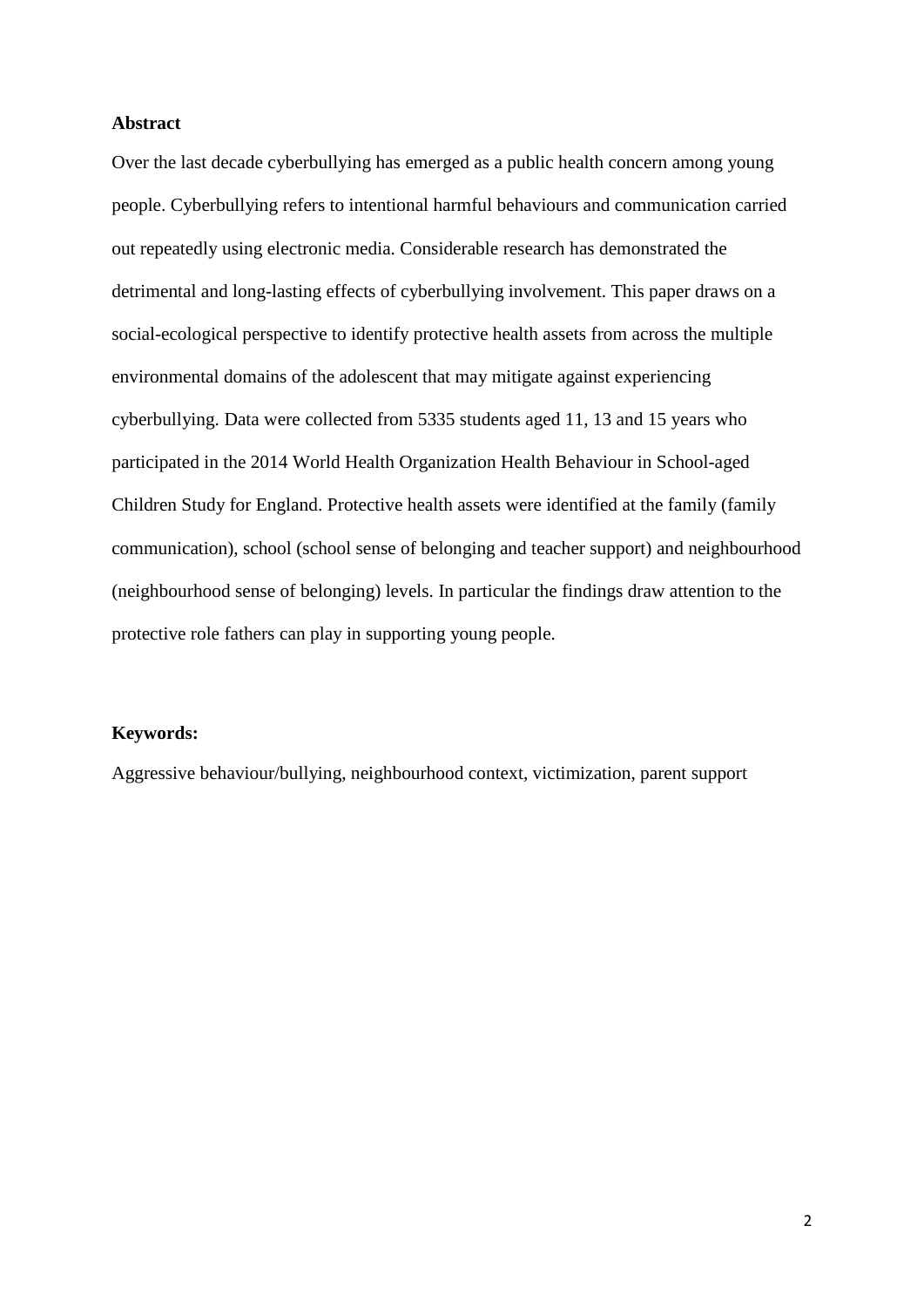#### **Introduction**

Bullying is widely acknowledged as a public health concern, with cross-national analysis identifying that one in three young people were victimised in the past two months (Chester et al., 2015). While variation in definitions exist, bullying is commonly defined as an individual or group of individuals intentionally inflicting harm, repeatedly and over time, against someone who is unable to defend themselves (Olweus, 1993). Bullying behaviours can be physical, verbal, relational or cyber in nature. Longitudinal studies have demonstrated the detrimental effects of bullying on both physical and psychological health, as well as social outcomes including school attainment (Kowalski & Limber, 2013; Zwierzynska, Wolke, & Lereya, 2013). Moving from an individual behaviourist model, more recently the socialecological model has provided a valuable framework for the study of traditional forms of bullying (physical, verbal and relational), acknowledging that bullying is a complex social phenomenon which is cultivated or inhibited by the environment (Espelage, 2014). However, less research has examined cyberbullying within the framework of the social-ecological model.

#### *Cyberbullying*

The current generation of young people inhabit a virtual world which spans the domains of adolescent life. Moreover, the development of smart phones has increased accessibility to the internet for young people, allowing online activity to shift from being primarily home based to openly available in public spaces; every week nearly half of young people in the UK access the internet outside of the home (Livingstone, Mascheroni, Ólafsson, & Haddon, 2014).

With young people conducting a significant amount of their social interaction in virtual environments (Brooks, Magnusson, Klemera, Spencer, & Morgan, 2011) it is unsurprising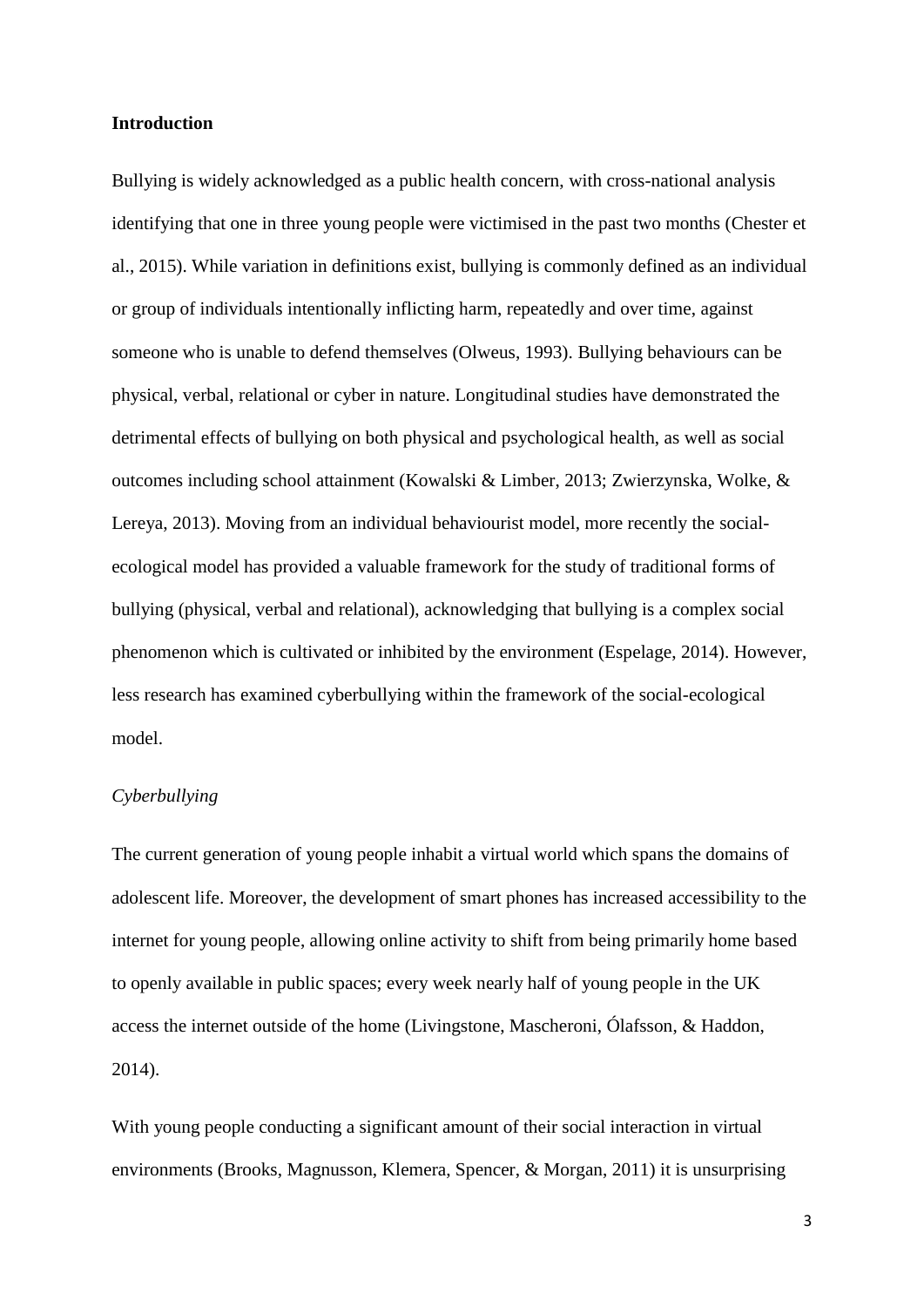that negative forms of interaction and communication are also being played out online. Cyberbullying, the online aspect of bullying, can take many different forms including sending abusive or threatening messages, uploading embarrassing photographs, sharing personal information, or exclusion from online groups. With ongoing technological developments the nature of cyberbullying is likely to be in flux, constantly evolving and changing, including both the platforms and methods adopted.

To date, reports of cyberbullying prevalence have varied; a recent systematic review identified lows of 3% and highs of 72% for cyberbullying victimisation in the United States (Selkie, Fales, & Moreno, 2015). The variation can be attributed in part to differences in operationalising and defining cyberbullying (see Kowalski et al. 2014 for an extensive record of research definitions). The notion of intent to cause harm via electronic means is widely accepted, but the concepts of repetition and a power imbalance underpinning traditional forms of bullying have been queried in relation to the virtual world; for example, when a single post can be viewed multiple times, and additionally shared by other individuals, it is difficult to quantify repetition (Smith, 2012; Waasdorp & Bradshaw, 2015). Moreover, the concept of a power imbalance differs in a virtual world where physical or social strength is less apparent (Dooley, Pyżalski, & Cross, 2009; Smith, 2012). The varying reference periods e.g. lifetime, past 12 months or past month also contribute to the ambiguity of cyberbullying prevalence rates (Kowalski, Giumetti, Schroeder, & Lattanner, 2014), along with differing measurement approaches e.g. behavioural check lists versus cyberbullying definitions (Modecki, Minchin, Harbaugh, Guerra, & Runions, 2014). While it is difficult to ascertain the true extent of cyberbullying, a recent cross-national study found 21.4% of 14-17 year old respondents had been a victim of cyberbullying in the previous year (Tsitsika et al., 2015).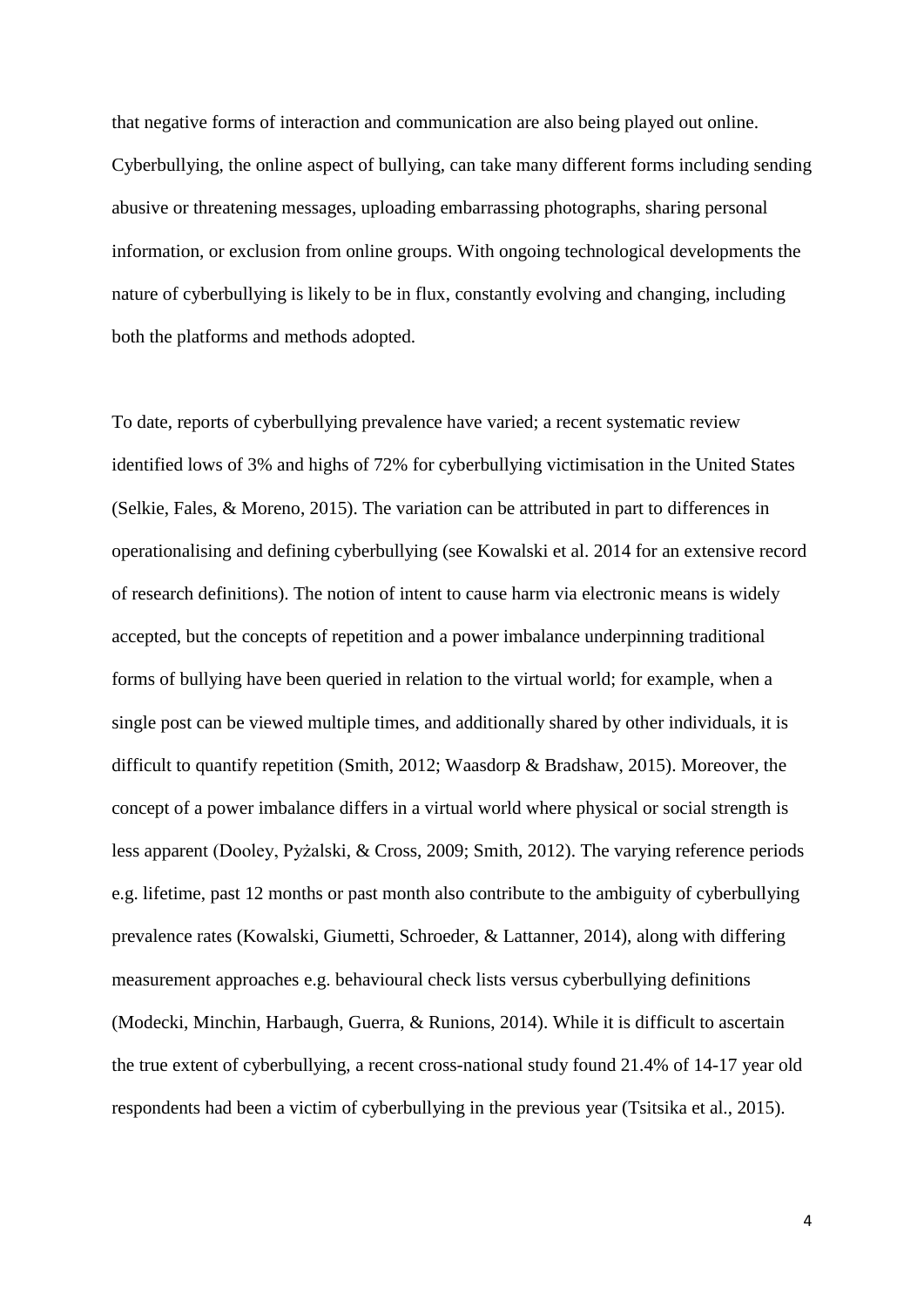As with the more traditional forms of bullying, research has demonstrated the detrimental effect of cyberbullying on health and wellbeing. Studies to date have explored the emotional wellbeing implications, including depression (Bauman, Toomey, & Walker, 2013; Wang, Nansel, & Iannotti, 2011), anxiety (Juvonen & Gross, 2008; Rose & Tynes, 2015), loneliness (Olenik-Shemesh, Heiman, & Eden, 2012) and suicidal ideation (van Geel, Vedder, & Tanilon, 2014). Moreover, longitudinal studies have demonstrated the causal nature of these relationships (Gámez-Guadix, Orue, Smith, & Calvete, 2013; Rose & Tynes, 2015). The consequences also extend beyond victims; being a cyberbully is associated with lower quality of life, increased psychological difficulties and suicide attempts (Bauman et al., 2013; Fletcher et al., 2014).

Studies have begun examining whether cyberbullying is an extension of the more traditional forms of bullying or functionally different (Law, Shapka, Hymel, Olson, & Waterhouse, 2012), and this extends to the relative consequences of each form. While the true possibility to match bullying behaviours online and offline has been called into question (Bauman & Newman, 2013), two large scale studies both identified that victims of cyberbullying had increased odds of internalising and externalising symptoms compared with victims of traditional bullying alone (Schneider, O'Donnell, Stueve, & Coulter, 2012; Waasdorp & Bradshaw, 2015). It is important to acknowledge that there is considerable overlap between cyberbullying and traditional bullying. Victims of bullying are likely to be subjected to a number of different bullying behaviours: Schneider et al. (2012) found that 60% of young people that had been cyberbullied also experienced bullying of a traditional form. Overall those who experience both cyberbullying and traditional bullying appear to have the worst health outcomes when compared with young people who experience only either cyber or traditional bullying (Schneider et al., 2012), indicating that cyberbullying has a unique effect on top of the impact of just traditional bullying (Bonanno & Hymel, 2013).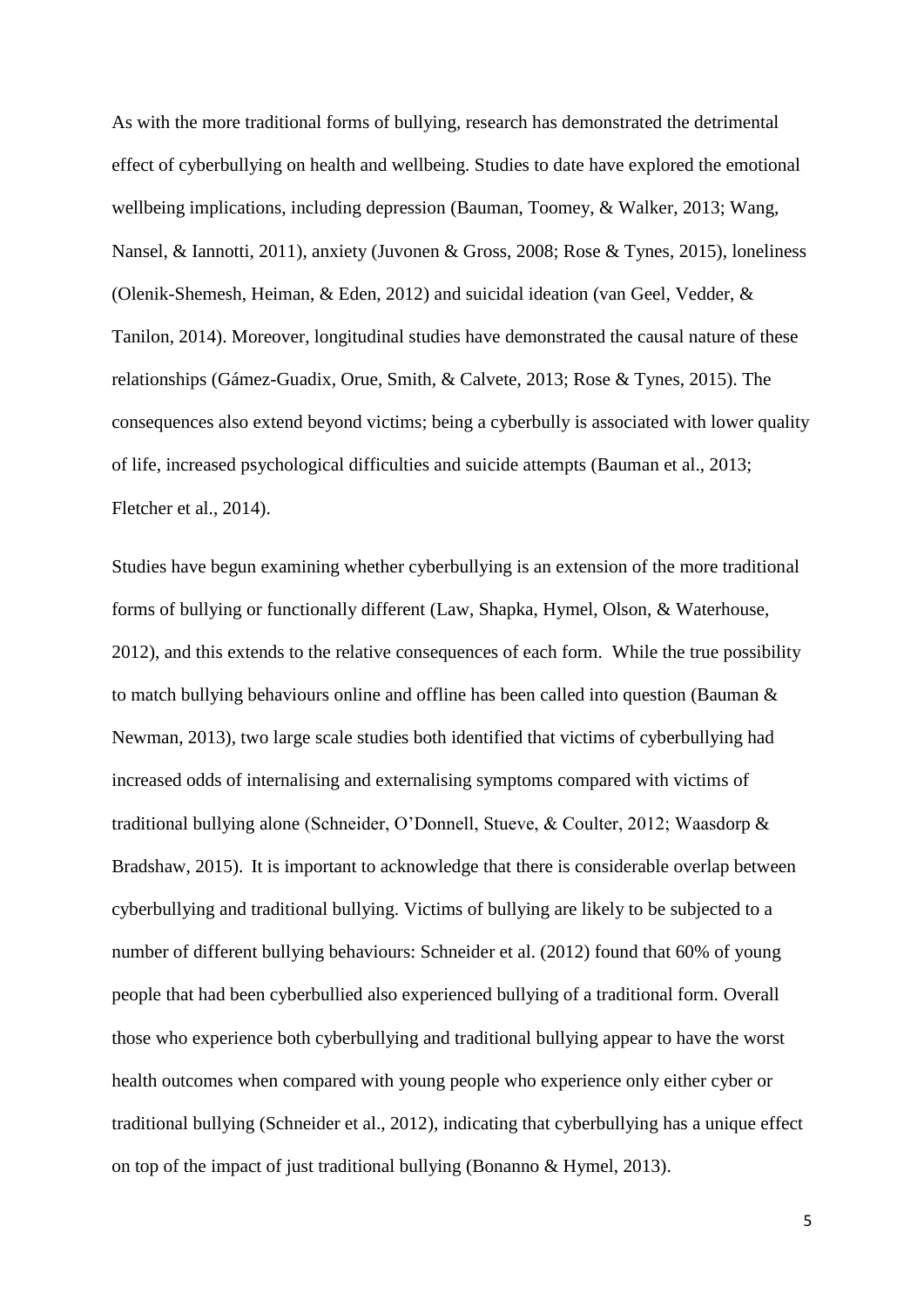It has been speculated that the experience of cyberbullying may be more traumatic and result in greater harm due to contextual differences between the two forms of bullying, most notably issues relating to time and place. Unlike traditional bullying behaviours which tend to occur primarily in the school environment, cyberbullying can be experienced in any context where the victim is accessing electronic media (Patchin & Hinduja, 2006; Slonje & Smith, 2008). With over 80% of young people aged 12-15 years in the UK possessing a mobile phone (Ofcom, 2013) exposure to virtual communication and social interactions is everpresent and largely unavoidable. Cyberbullying has also been distinguished from more traditional forms of bullying due to the breadth of the audience, as the bystanders of cyberbullying often outnumber those of traditional bullying (Kowalski et al., 2014). It is thought the effects of cyberbullying may be heightened due to the anonymity of the bully; not only may the victim feel helpless not knowing the perpetrator, but the sense of anonymity can create a disinhibition effect among the perpetrator resulting in increased hostility and reduced empathy (Aboujaoude, Savage, Starcevic, & Salame, 2015). Removing online material can be difficult and can result in the victim being exposed to cyberbullying repeatedly, this permanent nature is a distinctive and unique feature of virtual interaction, where instances are recorded and stored online (van Geel et al., 2014).

#### *Social-ecological framework*

A number of scholars have advocated the use of the social-ecological theory for advancing current understanding of school bullying (Espelage, 2014; Swearer & Hymel, 2015). A social-ecological perspective situates the development of young people in their social context, acknowledging the bi-directional interaction between an individual and the multiple domains in which they inhabit (Swearer & Hymel, 2015). The traditional ecological model of development proposed by Bronfenbrenner (1977) contains five elements: the individual, the micro-, meso-, exo-and macro systems. The individual is placed at the centre of the model,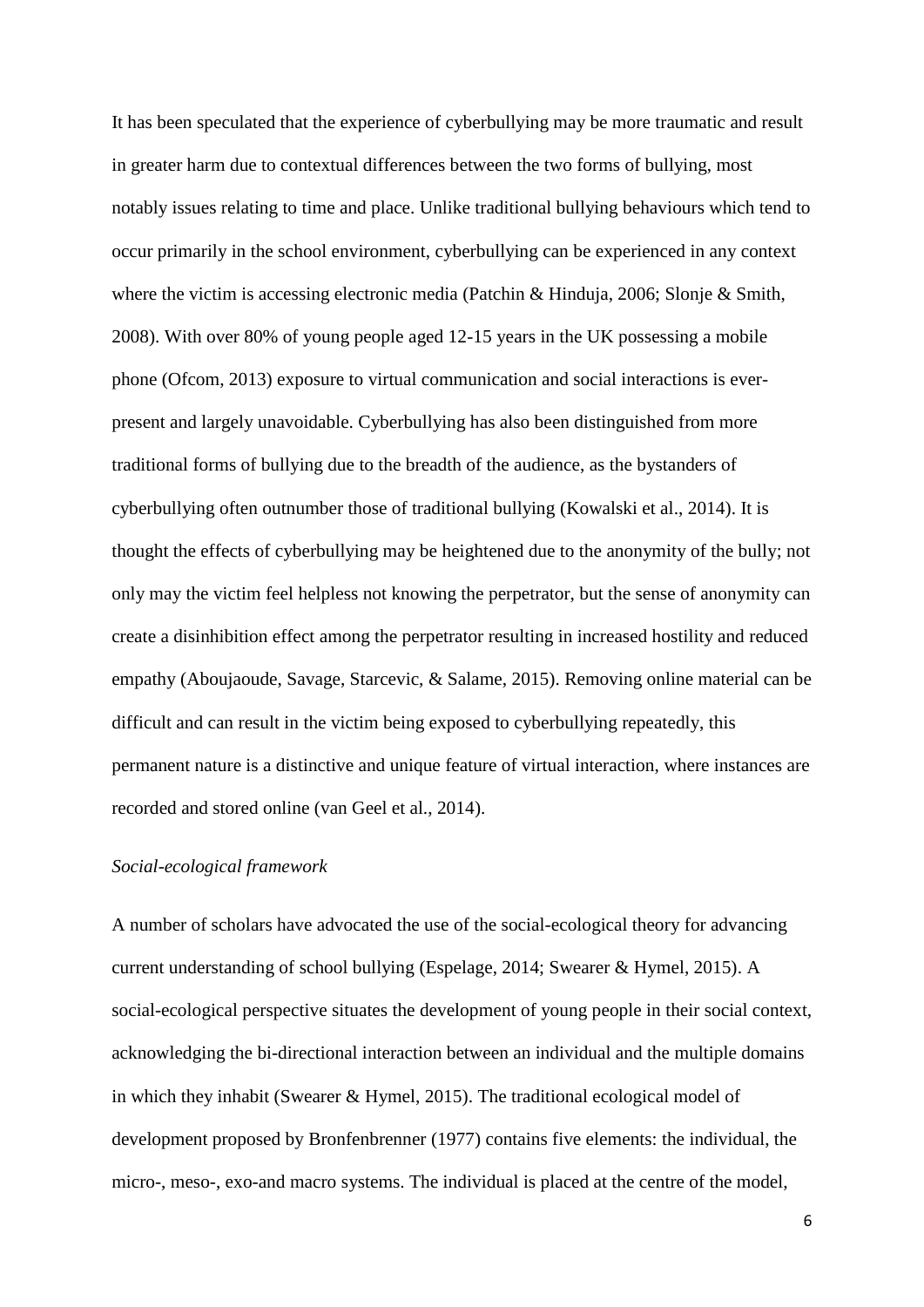interacting with and shaped by the different ecological systems as opposed to just individual character traits. The microsystem describes the immediate setting with which the individual has direct contact including school and family. The mesosystem describes interactions between elements of microsystem such as school and parents; the exosystem is an extension of the mesosystem which contain interactions in which the individual is not an active participant. The overarching level, macrosystem, describes the broader societal context including culture, economy and politics.

The social-ecological framework is not unique to young people, but refers to human development in the broader sense. However, Bronfenbrenner (1994) acknowledges the importance of the environment during early development in particular. The ecological systems are likely to evolve and shift throughout the life course; research highlights the following domains as particularly relevant to the development of young people.

*Family*. The family is a fundamental microsystem in which young people's primary development and socialisation is fostered. Research has demonstrated family structure and dynamics within the family, particularly parent-child communication, as important influences on young people's health and wellbeing (Moreno et al., 2009) and engagement with risk behaviours (Bell, Forthun, & Sun, 2015; Brooks, Magnusson, Spencer, & Morgan, 2012).

*Friends.* Traditional perspectives assume friends become of greater relevance during adolescence while the influence of the family diminishes. Subsequent theories, for example the continuity/cognitive model, describe the complementary role friends play in a young people's lives (Cooper & Cooper, 1992). Friendships have been established as particularly salient for adolescent identity development (Heaven, 1994).

*School.* With young people spending a substantial amount of time at school, the school environment is an integral part of young people's lives. Young people acquire knowledge and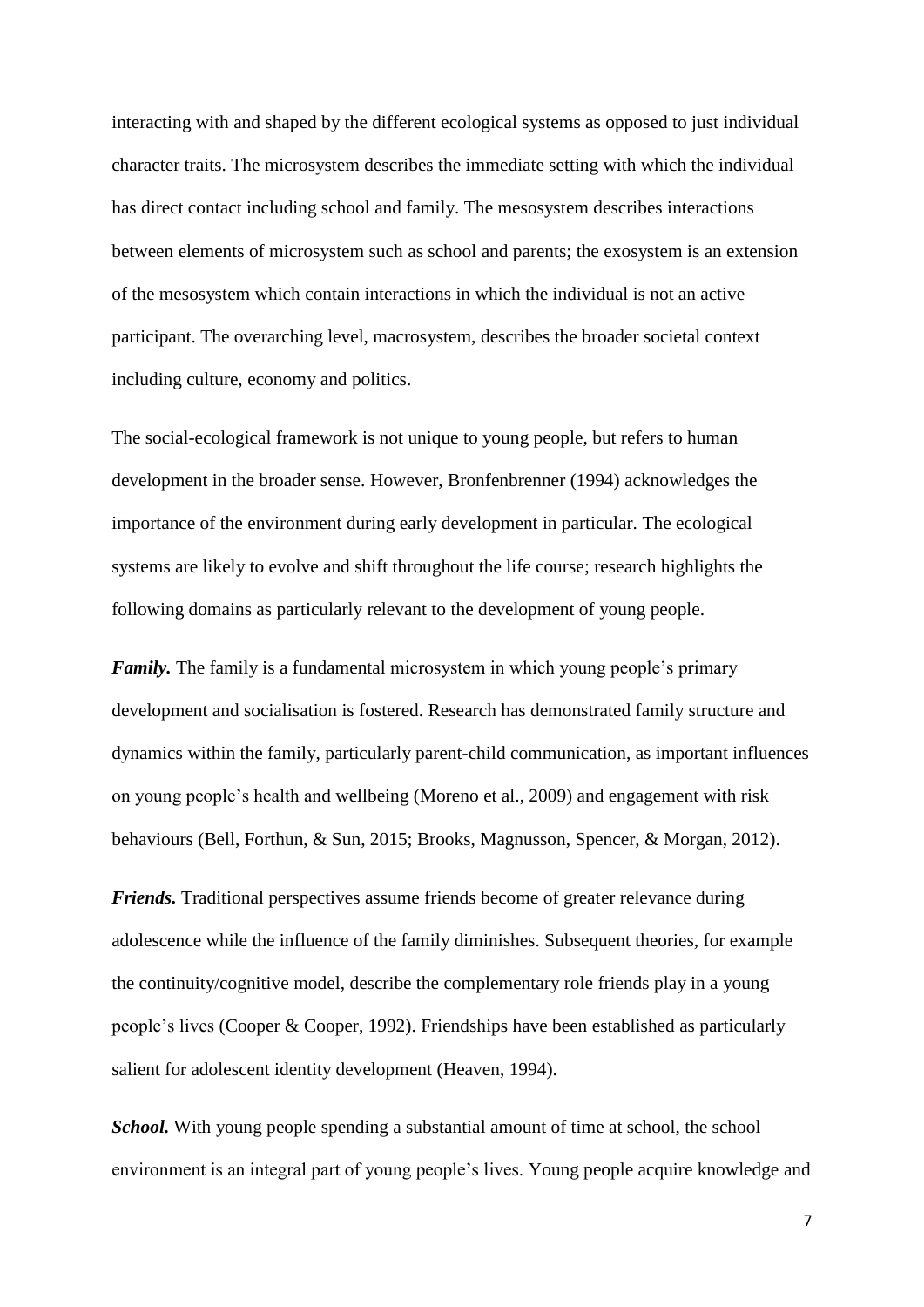life skills at school which will impact upon later life chances in adulthood, and also encourage identity development and socialisation (Eccles & Roeser, 2011). Furthermore, student's perception of the school environment, including feelings of belonging and teacher connectedness, have been associated with young people's health and wellbeing (Fenton, Brooks, Spencer, & Morgan, 2010; García-Moya, Suominen, & Moreno, 2014)

*Neighbourhood.* The local community has received less research interest compared with other domains of young people's lives, however the neighbourhood has been identified as an important exosystem for young people's development (Morrow, 2001, 2003). Young people who feel included and a sense of belong in their local community are less likely to engage in risk behaviours (Brooks et al., 2012).

The social-ecological perspective offers a potentially useful framework for the exploration of bullying behaviours as bullying is constructed and enacted via a complex interplay between individuals and their immediate and distant ecologies (Hong & Espelage, 2012). Evidence demonstrates the influence of the environment on young people's behaviour, with bullying involvement as either perpetrator, victim or bystander varying across time, space and context (Swearer & Hymel, 2015). Perceiving bullying as a result of complex interactions between young people and the different environments allows for identification of elements which foster a vulnerability to either bullying victimisation or perpetration. Risk factors have been identified from across the ecologies, but most notably at the individual level including gender, poor health status and anti-social personality traits (Swearer  $\&$  Hymel, 2015), and at the micro level including negative family interactions (Lee, 2011), peer influence (Hong  $\&$ Espelage, 2012) and an unsupportive school environment (Barboza et al., 2009). Furthermore, a number of studies have implicitly identified risk factors from different ecologies of the adolescent world without explicitly framing the research in social-ecological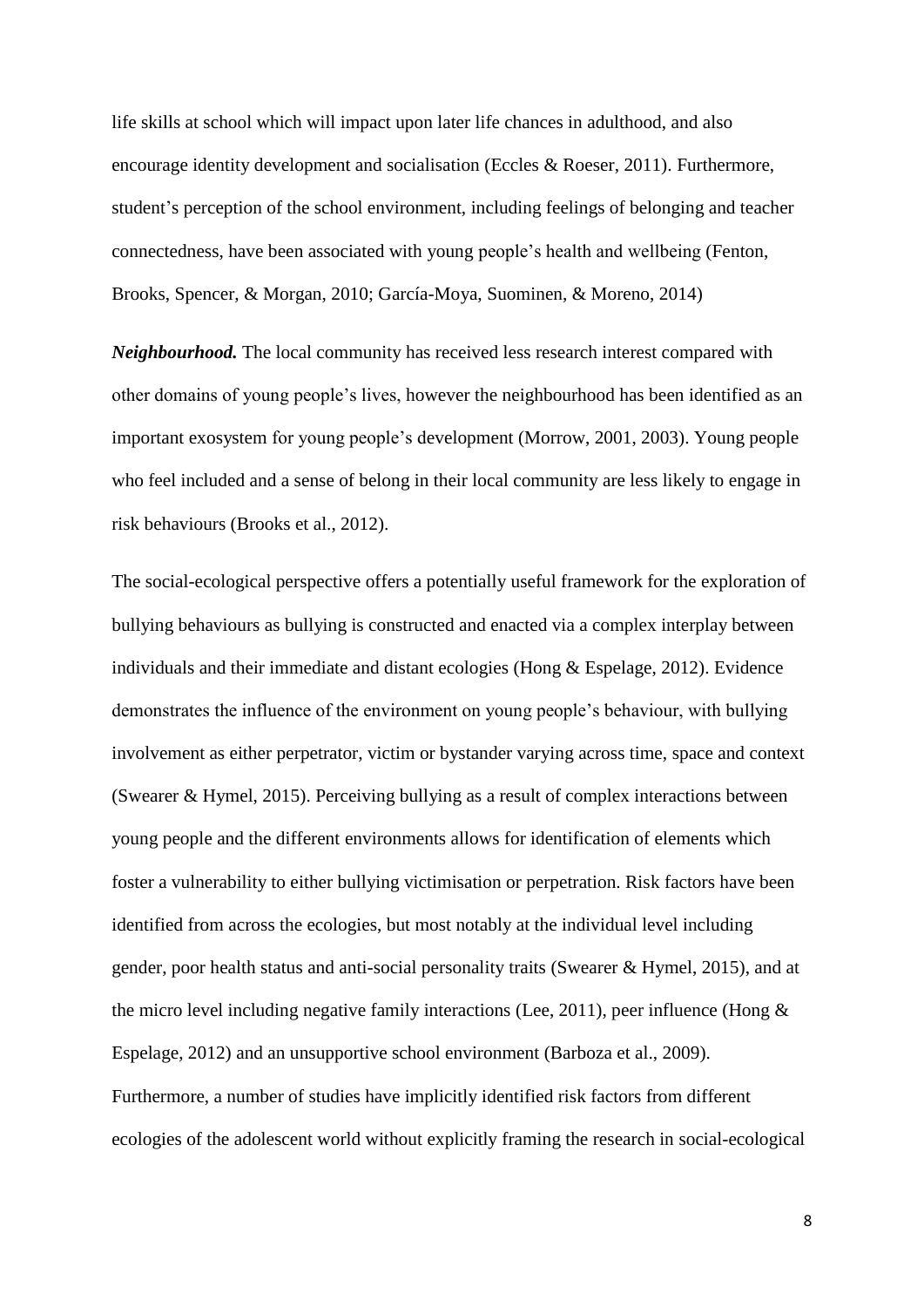theory, for example poor teacher support and class management have been associated with an increased risk of bullying (Azeredo, Rinaldi, de Moraes, Levy, & Menezes, 2015).

The social-ecological framework can also be used to identify assets that are protective against experiencing bullying. An assets model not only considers how protective health assets are located as internal to the individual but also how resources located around the young person and in their environment work to protect young people's health and well-being and enhance capacities and capabilities (Morgan & Ziglio, 2007). An assets model suggests that there is a fundamental dynamic interaction between ecological factors in the environment of the young person and internal positive attributes. The identification of assets which protect against bullying has seen less attention than the mapping of risk factors, however recent research has highlighted the protective role parents and the family environment can play in preventing bullying (Boel-Studt & Renner, 2013; Sapouna & Wolke, 2013).

The social-ecological theory has proven to be invaluable to the study of bullying and helped lead the development of interventions which extend across domains of the adolescent world (Barboza et al., 2009), yet little research has examined cyberbullying from this context. By its very nature cyberbullying has the potential to extend beyond a victims immediate peer group, with bystanders not confined to the same class, grade, school or country; emphasising the importance of considering the influence of the environmental domains of the adolescent. Furthermore, Cross et al. (2015) propose the social-ecological framework is broadened to acknowledge the online environment as an additional context which young people are interacting with and thus influenced by.

#### *The present study*

In the last decade cyberbullying has become a burgeoning field of inquiry. Many papers have addressed prevalence rates and definitions, made comparisons between traditional and cyber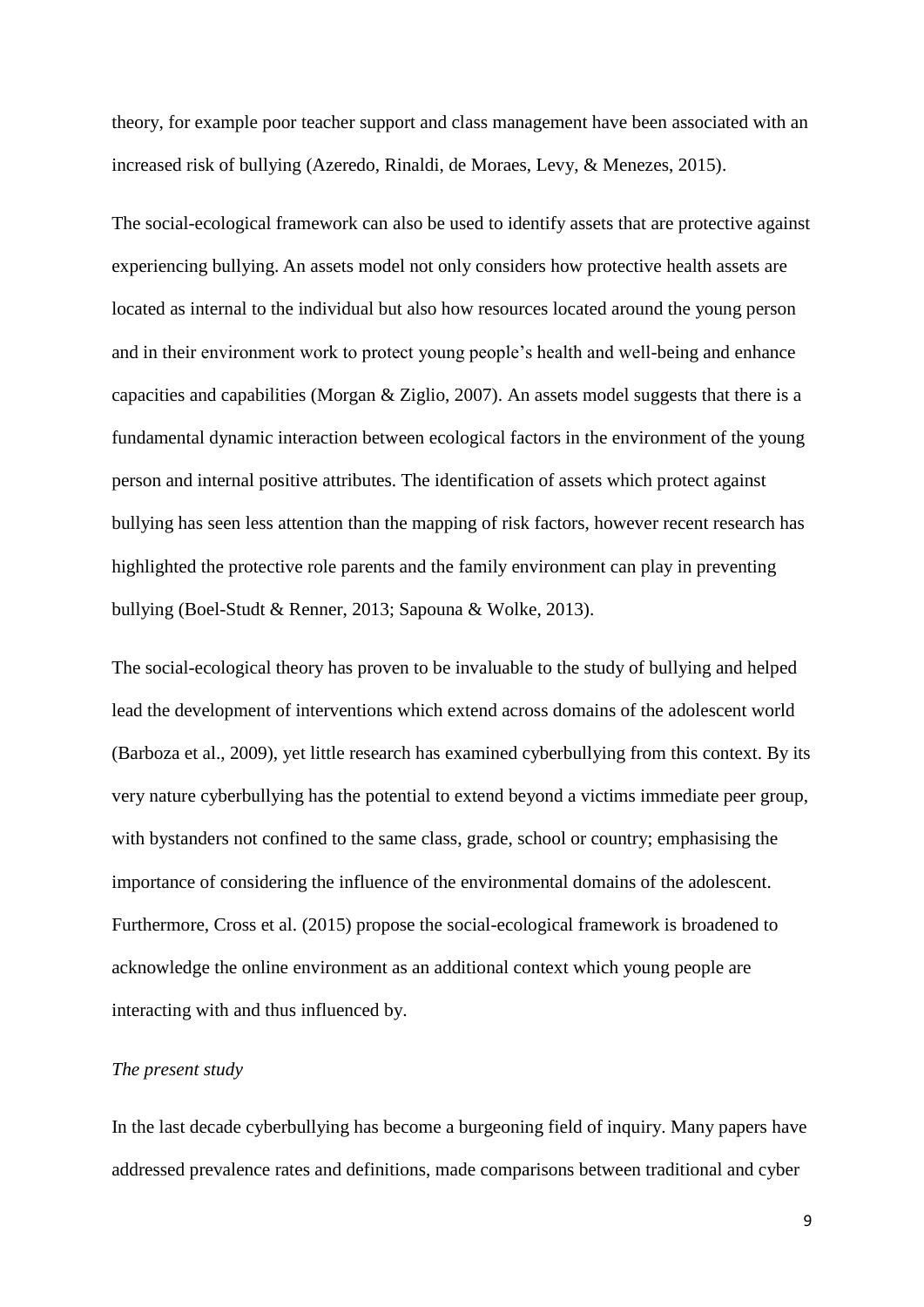bullying as well as exploring the psychosocial outcomes associated with cyberbullying. Yet despite the wealth of papers there remain notable gaps in terms of understanding the factors that might operate protectively against being cyberbullied. Overall, relatively few studies have focused on identifying ways to address cyberbullying, highlighting the need for empirically driven interventions at the level of community, school and family (Aboujaoude et al., 2015). The present paper will examine cyberbullying utilising a social-ecological framework, seeking to identify assets from across ecological systems which help protect young people from experiencing cyberbullying. Through consideration of what factors may be protective or mitigate against being cyberbullied we can draw practical conclusions about cyberbullying prevention among young people.

The present paper draws on the English data from the World Health Organization (WHO) Health Behaviour in School-aged Children (HBSC). The HBSC study is a unique crosssectional survey that asks young people about their social environment, providing a detailed picture of the context in which young people live (Brooks et al., 2015; Currie et al., 2012). The breadth of the HBSC study is appropriate for consideration of factors across the different levels of Bronfenbenner's (1977) ecological model of development. Individual traits including gender, age and ethnicity will be considered. The scope of the HBSC data allows for careful consideration of the four microsystems surrounding adolescents previously proposed by Lee (2011): interaction with family, peer relationships, interaction with teachers and school climate. Additionally, the present paper will examine the lesser researched neighbourhood environment; fewer studies have examined the influence of the exosystem on bullying behaviours (Hong & Espelage, 2012). Previous analysis of HBSC data identified three asset domains integral to the health and well-being of young people: sense of belonging, autonomy and social support (Brooks et al., 2012). The present study will examine the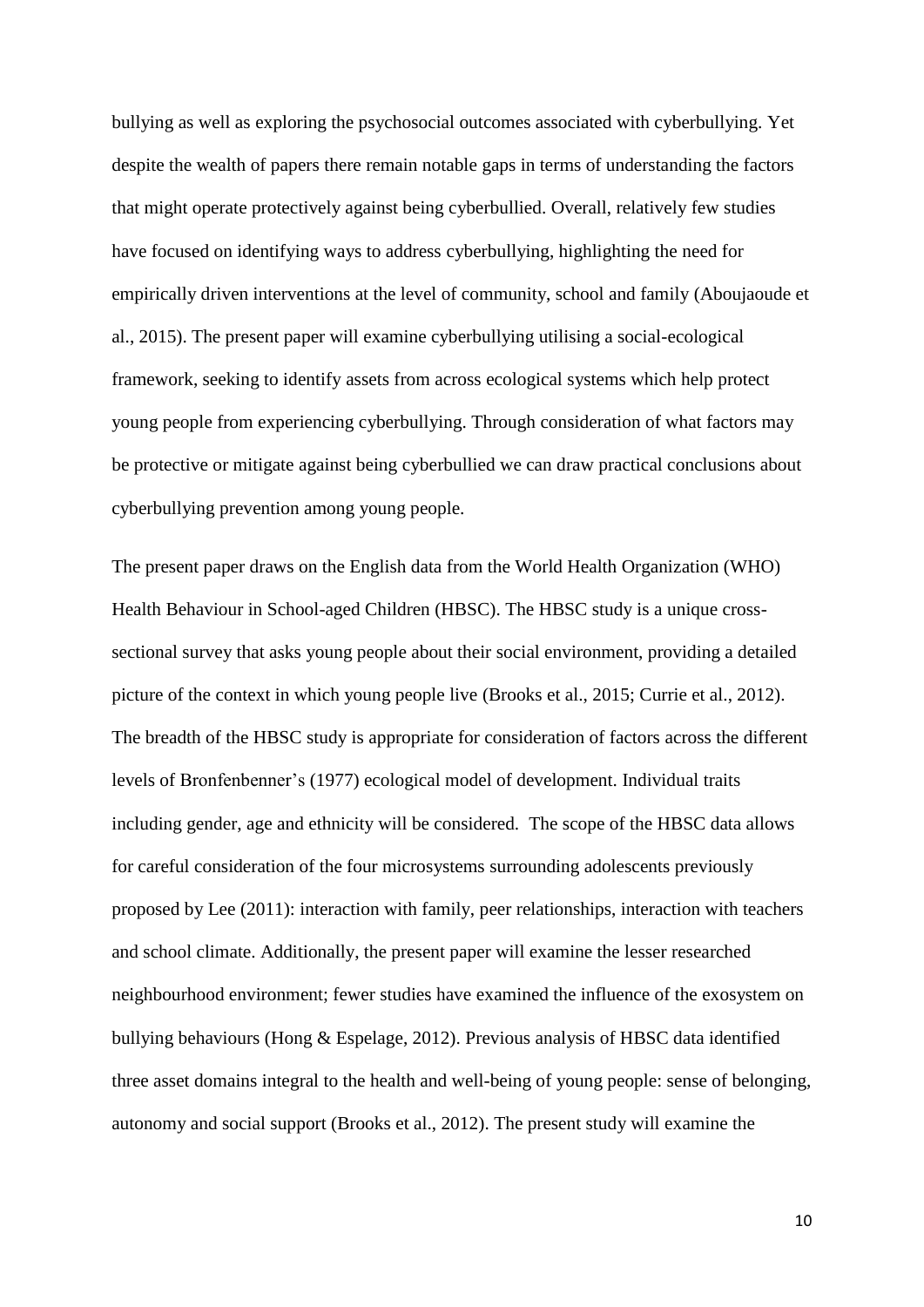association between these asset domains and cyberbullying across the ecological systems with which young people engage.

While there are undoubtedly overlaps between cyberbullying and traditional forms of bullying, cyberbullying alone is the main focus of the analysis and findings presented here. Data suggests cyberbullying and traditional bullying may differ in relation to psychosocial outcomes (Wang et al., 2011), the social demographic picture of victims is unclear (Tokunaga, 2010), and the qualitative differences between the two types are widely acknowledged (Kowalski et al., 2014). Consequently it is feasible that protective assets may differ across the different types of bullying behaviours.

#### **Methods**

#### *Participants and procedure*

HBSC is an international WHO collaborative study that examines young people's health and wellbeing, health behaviours and their social context. The study collects information from school students aged 11-, 13- and 15 years through anonymous self-completed questionnaires administered during class time. HBSC is conducted every four years in over 40 countries and regions across Europe and North America, carried out by national research teams following an international protocol (Currie et al., 2014).

The present study utilised data collected from the 2014 HBSC survey carried out in England (Brooks et al., 2015). A random sample of all secondary schools in England (state and independent) stratified by region and school type was drawn to ensure representative participation. Sampling was done by replacement so that if one school declined to participate, a second matched school was contacted. In total 48 schools were recruited, resulting in 5335 students from 261 classes. The final sample was representative of regions and school type.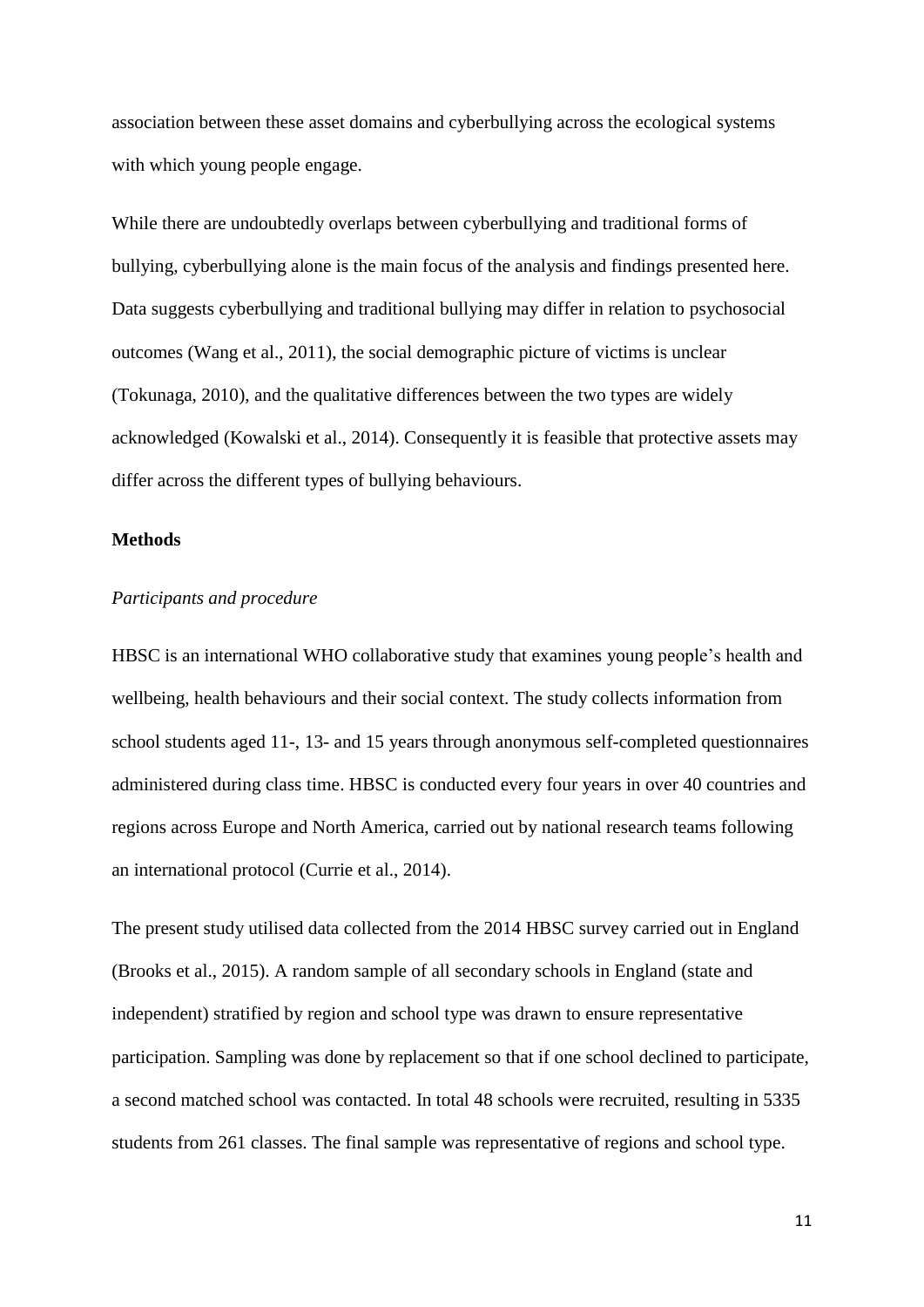The response rate at the student level was 92%. Prior to participation, students and parents received information letters and an opt-out form if they did not wish to participate. Questionnaires were administered by either a member of the research team or teachers, and students were asked to seal their completed questionnaire in an envelope to ensure confidentiality. The study gained ethics approval via the University of Hertfordshire Ethics Committee for Health and Human Sciences (HSK/SF/UH/00007).

#### *Measures*

*Cyberbullying:* Cyberbullying was measured via two items which asked young people how often in the past two months (1)"someone sent mean instant messages, wall postings, emails and text messages, or created a website that made fun of me", and (2)"someone took unflattering or inappropriate pictures of me without permission and posted them online". Response options include "haven't been bullied in that way", "once or twice", "2-3 times per month", "once a week" or "several times a week". From these two variables, a single binomial variable was created indicating whether or not respondents had ever been a victim of cyberbullying (i.e. had replied "once or twice" or more often to either question). A categorical measure of cyberbullying was adopted following recent discussion highlighting the difficulty of measuring cyberbullying severity (Smith, 2012; Waasdorp & Bradshaw, 2015); for example, an online post may be seen, shared (both publically and privately) and commented on multiple times. Other forms of bullying were not included in the model as these would serve to confound the effect of the variables below on the existence of cyberbullying. However, the proportions of young people experiencing both cyber- and traditional forms bullying is reported.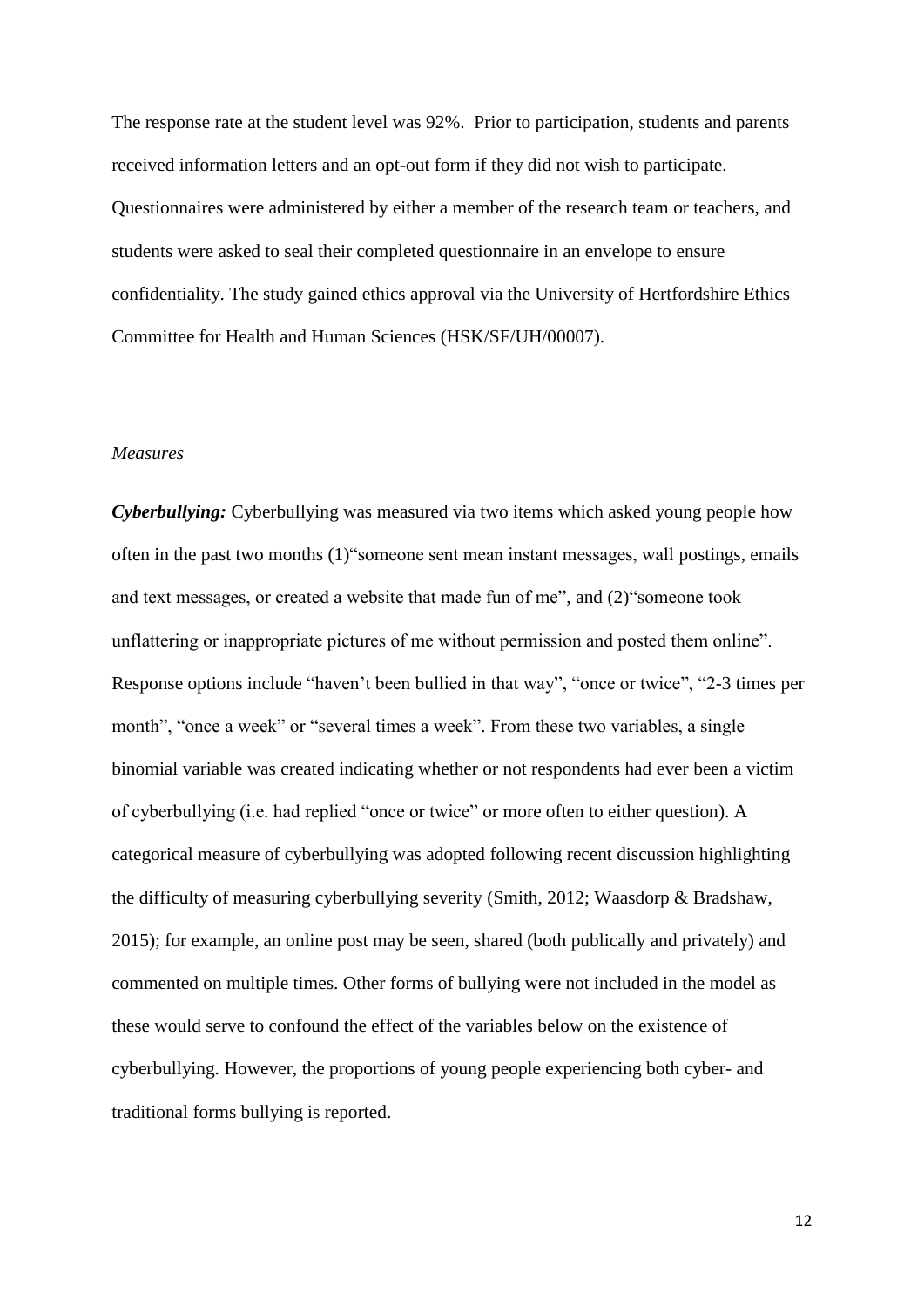Variables relating to family, school, peer and neighbourhood assets were created from related survey items (see below). For those assets where items are being combined, Cronbach alpha coefficients are shown in Table 1 and in all cases are (practically) at or above the 0.7 rule of thumb. For those asset variables which are not created from established measurement instruments, it was not felt appropriate to use them as simple scales and they have thus been categorised into "Low", "Medium" and "High" as detailed in Table 1.

*Family assets:* Family communication with mother (FCM) and father (FCF) were assessed by the question "how easy it is for you to talk about things that really bother you?" measured on a 4 point scale from "very easy" to "very difficult". Responses were collapsed into "easy" vs "difficult". Personal autonomy in relation to family (PAF) was measured by the question "How much say do you have when you and your parents are deciding how you should spend your free time outside school?" Responses were categorised into high, medium and low PAF (see Brooks et al. 2012 for full details). Family sense of belonging (FSB) was categorised into low, medium and high FSB (see Table 1 for details). The Multidimensional Scale of Perceived Social Support (Zimet, Dahlem, Zimet, & Farley, 1988) measured family social support (FSS); responses to the four items concerning were averaged to provide an overall score of FSS.

*School assets:* School sense of belonging (SSB) and teacher social support (TSS) were both measured via three items and respondents were categorised into low, medium and high (see Table 1 for details).

*Peer assets*: Peer social support (PSS) was measured with the Multidimensional Scale of Perceived Social Support (Zimet et al., 1988); responses were averaged to provide an overall score of PSS (see Table 1 for details).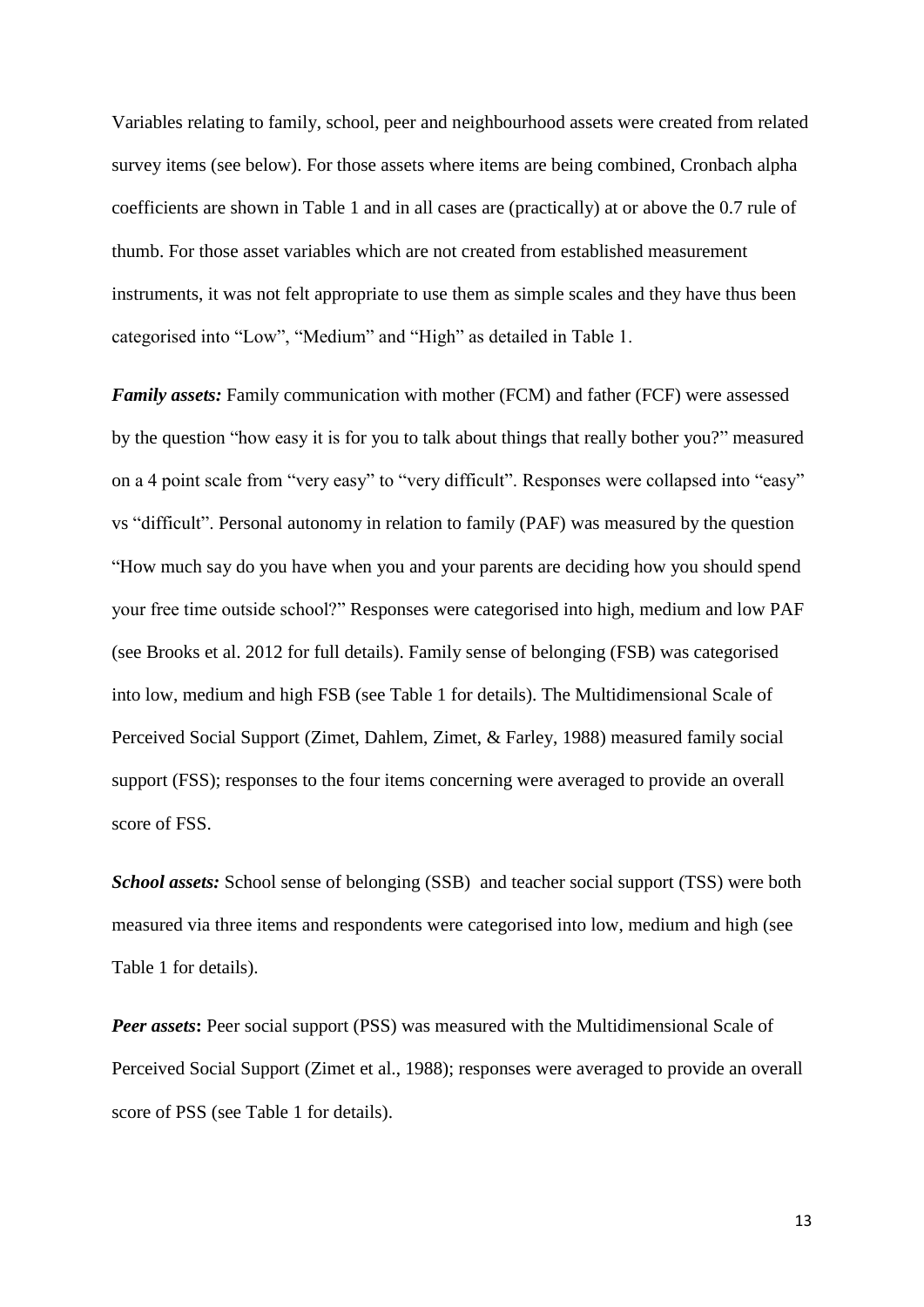*Neighbourhood assets***:** Neighbourhood sense of belonging (NSB) was categorised as low, medium and high based on seven items (see Table 1 for details).

#### *[Insert table 1]*

*Demographics:* Gender, age, ethnicity and social economic status, as measured by the Family Affluence Scale (FAS), were all included in the present analysis. FAS is based on a set of six questions concerning material conditions of the family home (Currie et al., 2014). Responses are summed to produce a score between  $0 - 13$ , and categorised into low (0-6), medium (7-10) and high (11-13) family affluence.

#### *Statistical methods*

Due to the hierarchical nature of the data, multilevel modelling was undertaken using the package MLwiN (version 2.34) via the R2MLwiN package (version 0.8-1) in R (version 3.2.1).

A single model was built using forward selection of main effects, enabling the demographic variables to act as controls for the school, family, neighbourhood and peer assets. Wald tests were used to judge significance. The 1% level of significance was used opposed to 5% so as to allow for the fact that multiple hypothesis tests were being conducted. The inclusion of random slopes and then interactions between main effects were then considered using the 0.1% level of significance so as to avoid the inclusion of spurious effects/interactions. At each stage, removal of terms from the model was considered.

#### **Results**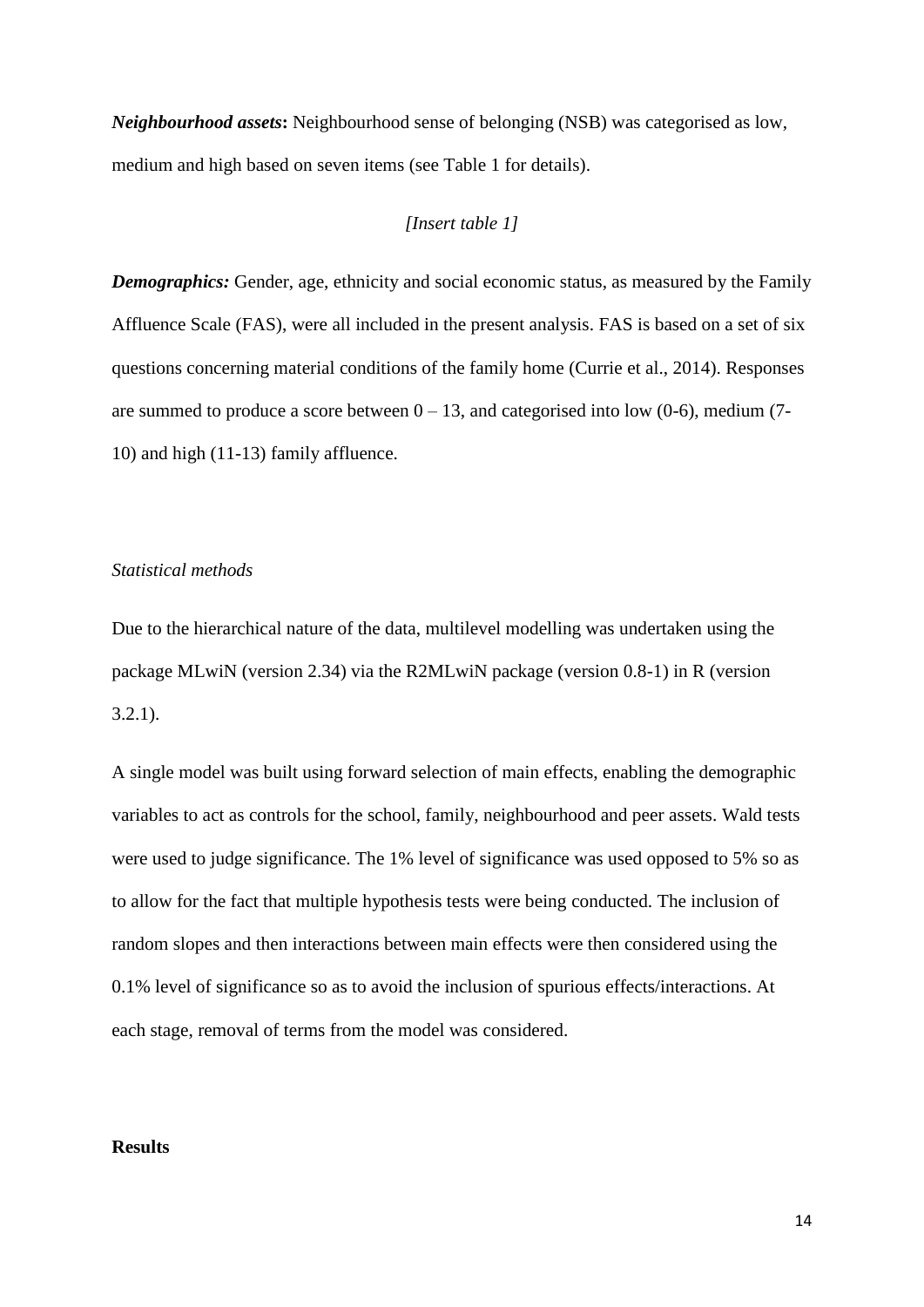893 of 4985 (17.9%) respondents reported being a victim of cyberbullying in the previous two months. Across all ages girls were more likely to report being a victim of cyberbullying, and for both boys and girls being a victim of cyberbullying increased with age (Table 2). Just over half (57.8%) of young people who had been cyberbullied also reported being bullied traditionally in the past two months.

#### *[Insert table 2]*

A total of eight variables were retained in the final model. No random slopes or interactions entered the model. Results are given in Table 3 as odds ratios (OR) with 95% confidence intervals (CI) and P-values. Due to the number of comparisons that are being conducted results are only discussed where statistical significance reaches the 1% level. Those comparisons with a p-value of less than .01 have been highlighted in bold. The main effects contained in the model were as follows.

#### *Gender*

Boys are estimated to have 44% of the odds of being a victim of cyberbullying experienced by girls.

#### *Age*

11 year olds are estimated to have approximately 68% of the odds of being a victim of cyberbullying experienced by 15 year olds.

#### *Personal autonomy in relation to family (PAF)*

Those with low PAF are estimated to have approximately 68% of the odds of being a victim of cyberbullying experienced by those with high PAF. We found insufficient evidence to claim that this effect varied with age.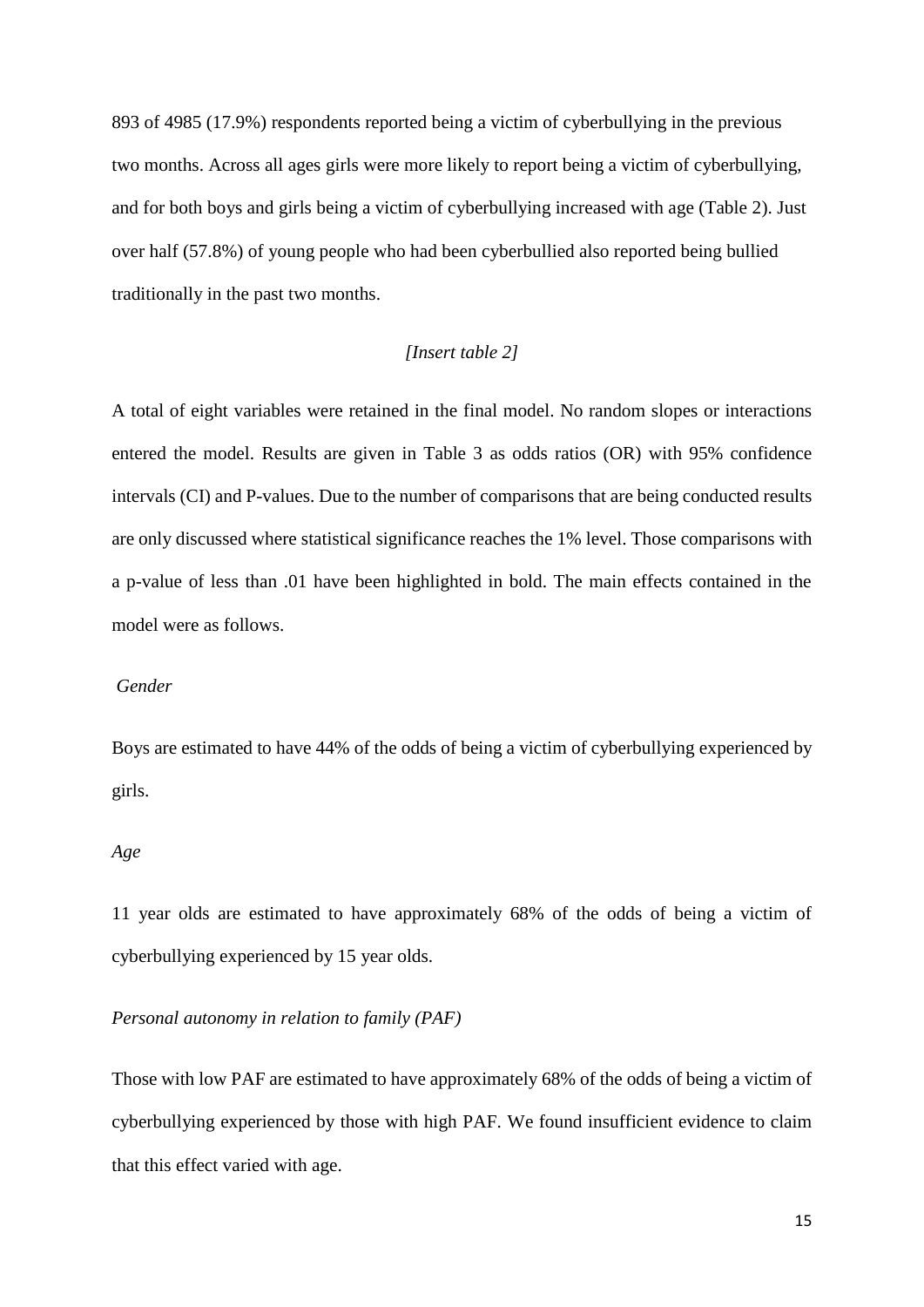#### *Communication with father (FCF)*

Those rating FCF "easy" are estimated to have 66% of the odds of being a victim of cyberbullying experienced by those who rate their communication as "difficult".

#### *School sense of belonging (SSB)*

Those with high SSB have 32% and those with medium SSB have 42% of the odds of being a victim of cyberbullying experienced by those with low SSB.

#### *Teacher social support (TSS)*

Those with high TSS have 42% and those with medium TSS have 59% of the odds of being a victim of cyberbullying experienced by those with low TSS. Those with high TSS have 71% of the odds of being a victim of cyberbullying experienced by those with medium TSS.

#### *Neighbourhood sense of belonging (NSB)*

Those with high NSB are estimated to have 51% of the odds of being a victim of cyberbullying experienced by those with low NSB.

#### *Family affluence (FAS)*

Those with low FAS have 54% and those with medium FAS have 72% of the odds of being a victim of cyberbullying experienced by those with high FAS.

#### *[Insert table 3]*

There was insufficient evidence to claim that schools or classes differ in the odds of pupils reporting being victims of cyberbullying (having taken into account the variables in the model). An initial model before the introduction of explanatory variables suggested that such clustering effects might exist but once these were included, the effects diminished.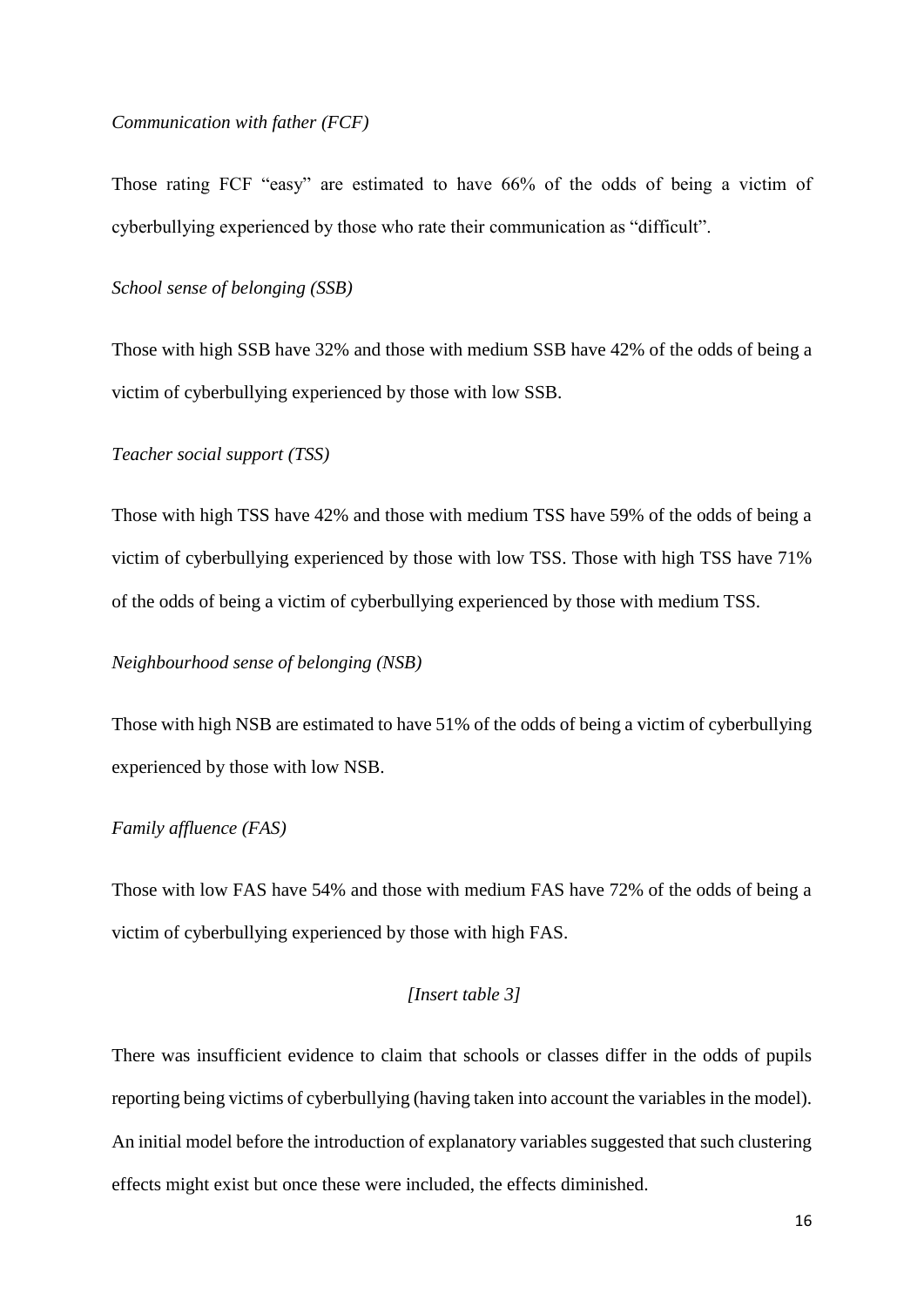#### **Discussion**

The findings of this study identify a range of potential protective health assets that may operate in protecting young people against being cyberbullied, including assets from the multiple ecologies of the adolescent world, notably; family, school and neighbourhood. The present study adds to the limited theoretical discussions surrounding cyberbullying (Dooley et al., 2009); providing support for the extension of the social-ecological framework beyond traditional bullying behaviours to encompass cyberbullying. While the current study was unable to incorporate the online world as an additional ecology (Cross et al., 2015), it is unique in examining cyberbullying among multiple ecologies simultaneously. Furthermore, the present study goes beyond prior research which has used the social-ecological framework to identify risk factors for bullying, to identify assets and protective factors from across the ecologies of young people's lives.

Echoing earlier research (Boel-Studt & Renner, 2013; Fanti, Demetriou, & Hawa, 2012; Perren et al., 2012; Sapouna & Wolke, 2013; Wang, Iannotti, & Nansel, 2009), the findings from this study identify the family microsystem is integral to young people's cyberbullying involvement. Although there are a number of studies that have identified parental support (Perren et al., 2012) and parental communication, including interest and knowledge regarding young people's online activities (Cerna, Machackova, & Dedkova, 2015; Mesch, 2009), as protective against cyberbullying, there remains a paucity of studies focusing particularly on the father's role and contribution in the protection of young people from this form of bullying.

Recent evidence has highlighted the significance of a father's involvement in an adolescents' life, with a strong impact on young people's wellbeing, happiness, life satisfaction and self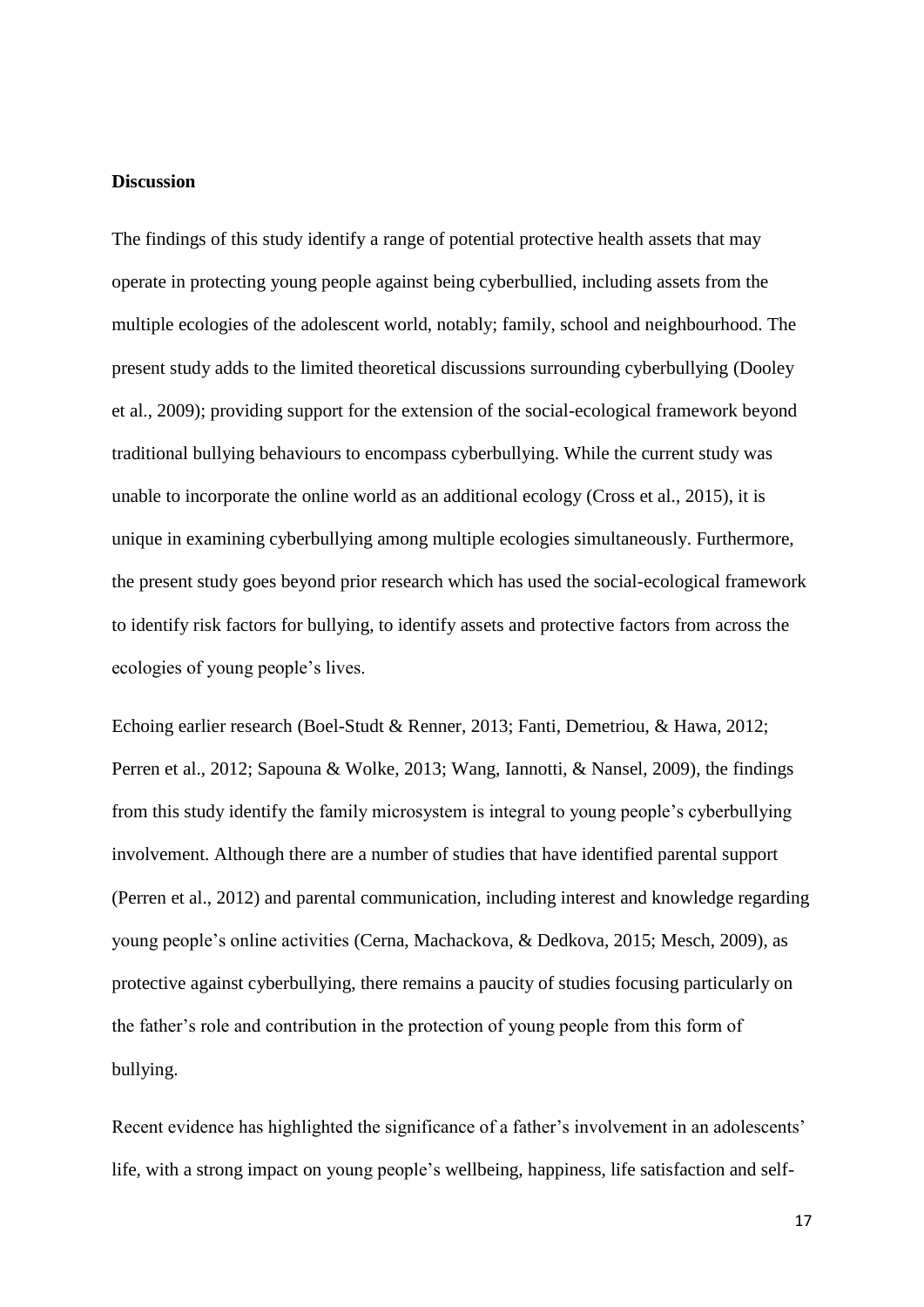esteem (Allgood, Beckert, & Peterson, 2012; Cava, Buelga, & Musitu, 2014; Clair, 2012; Fenton et al., 2010; Jafari, Baharudin, & Archer, 2013). Our findings support the idea that family communication and support, particularly communication with the father, can work to protect against cyberbullying. Very few studies have considered the importance of communicating with a father for young people's well-being, especially in relation to bullying, and our paper adds weight to the significant contribution of a father figure to young people's well-being. Highlighting the importance of continued investigations that focus on parental communication, specifically including fathers, as a protective health asset. Traditional perspectives on adolescent development tend to emphasise a transition from the central influence of parents to peers as young people move from early to mid- adolescence; consideration of the role of the family via assets based analysis is challenging this position (Brooks et al., 2012; Fenton et al., 2010). The findings in this paper support the increasing challenge to rather simplistic notions of peer/parent displacement and further the understanding of the significant contribution of parenting during adolescence.

In line with other research (e.g. Wang et al., 2009) our findings suggest lower family affluence is associated with less cyberbullying; this may be partially due to the more limited availability and access to electronic devices among poorer families, which reduces the potential of young people to be exposed to bullying online. Prior research has identified lower social economic status as putting young people at risk of experiencing traditional forms of bullying (Elgar et al., 2013), so in essence the results relating to family affluence are likely to be preventative in nature rather than protective.

As with earlier investigations (Dehue, Bolman, Vollink, & Pouwelse, 2012; Perren et al., 2012) the findings from our paper suggest that parental supervision and control can be protective against cyberbullying: young people whose parents were involved in decision making about leisure time and thus had lower levels of personal autonomy (PAF), were less likely to become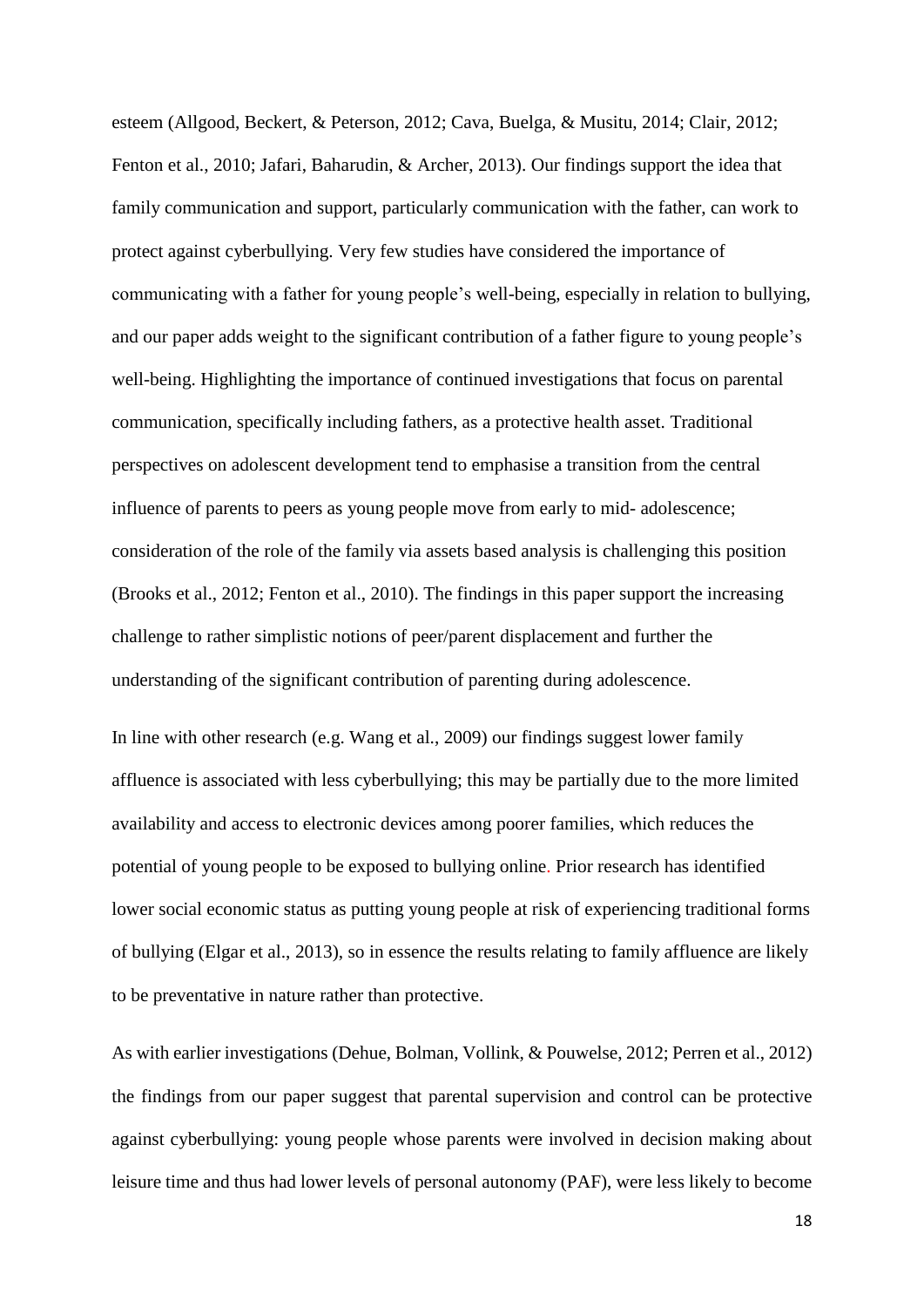a victim of cyberbullying than those who showed high PAF. Our paper highlights the important role parents can play in monitoring and addressing cyberbullying. But does this mean that low levels of autonomy can by itself be a protective asset against cyberbullying? This contradicts an earlier study which identified that having parents who are highly protective and allow limited independence increases the risk of becoming a victim of the more traditional forms of bullying because autonomy and assertion skills are underdeveloped (Lereya, Samara, & Wolke, 2013). It could be suggested that high levels of parental involvement in decision making may result in monitoring of electronic media use through which cyberbullying is conducted, but a similar means of control is not available for traditional forms of bullying. This needs further investigation, in particular examining whether the role of parental supervision differs across the virtual and real world.

While it is difficult to indicate conclusions from null results, it is worth noting assets from the peer microsystem were not retained in the final model. Wang et al. (2009) found numbers of friends was protective against traditional bullying but not cyberbullying, suggesting the physical separation from friends can diminish their protective impact. Moreover, victims of cyberbullying have reported that in most cases it was friends who were perpetrating the bullying (Waasdorp & Bradshaw, 2015). This suggests that peers are potentially less likely than others in the adolescent's microsystem to be operating as protective assets which ameliorate the impact of cyberbullying. Furthermore, it opposes the traditional assumption peers become more influential on the lives of young people, and supports recent empirical and theoretical work that has identified the family as continuing to play a pivotal role in adolescent life (UNICEF, 2010).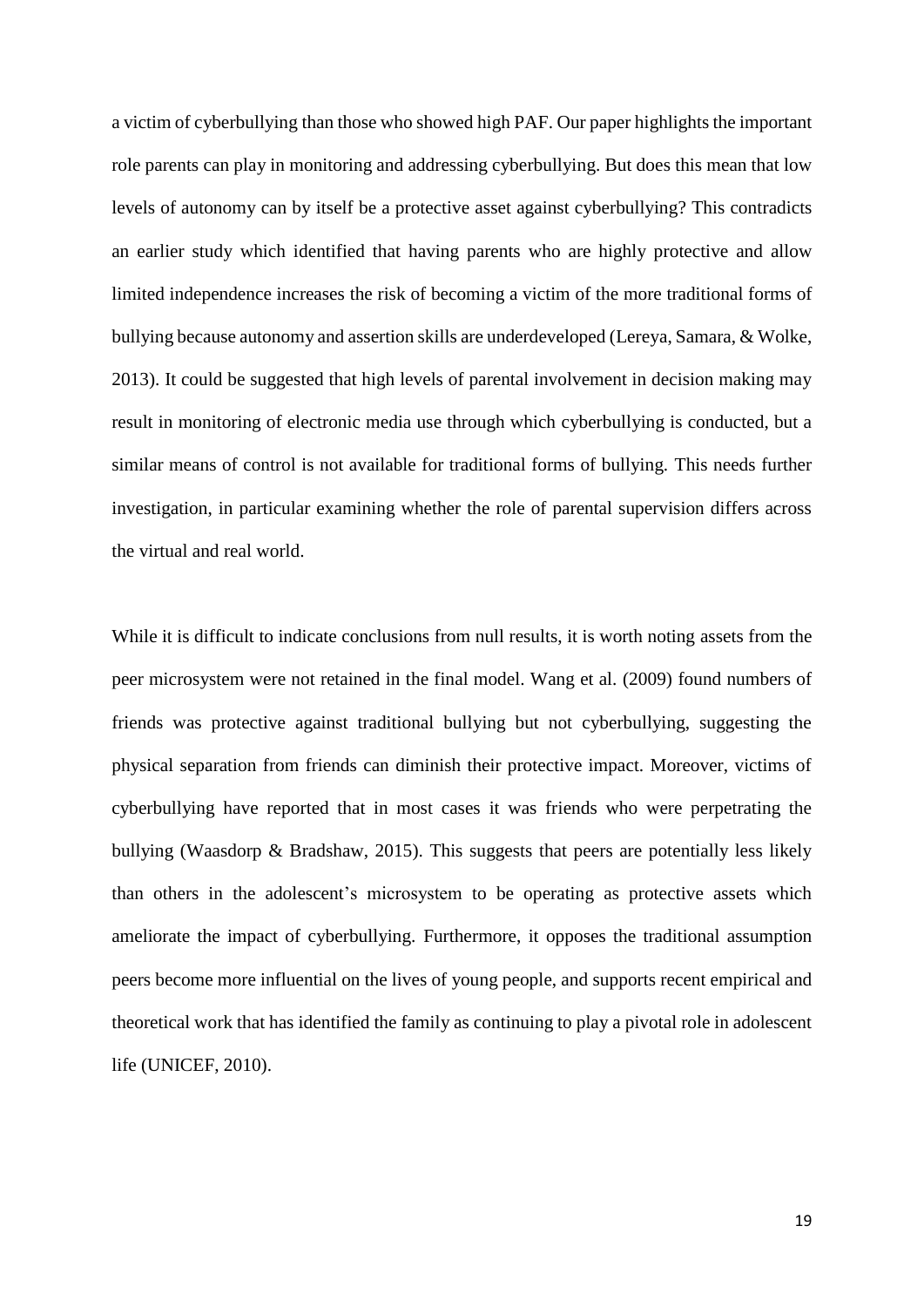While traditional bullying is often confined to the school grounds and constricted by school hours, cyberbullying extends beyond the school environment (Sabella, Patchin, & Hinduja, 2013). Despite this, the present paper highlights the important role that feeling connected to school and having a sense of belonging in the school community can play in protecting young people against cyberbullying. School belonging has been found to be higher in schools where pupils feel safe and where the school has taken steps to create lower levels of bullying overall (Goldweber, Waasdorp, & Bradshaw, 2013), suggesting that schools which develop a positive supportive culture and ethos may also be providing a protective function against the perpetration of cyberbullying, even if the bullying behaviours occur online and outside of the school environment. Cross-national analysis exploring the association between school sense of belonging and bullying demonstrates the relationship as consistent across countries (Freeman et al., 2009).

Teachers have been shown to play an important role in adolescent health and wellbeing, and can potentially fulfil a compensatory role for lower family support (Brooks et al., 2012; Fenton et al., 2010; Garcia-Moya, Brooks, Morgan, & Moreno, 2014). The present findings emphasise the important role teachers can have in protecting young people from being victims of cyberbullying: with increasing levels of teacher support associated with lower chances of victimisation. Positive teacher social support has not only been linked to students reporting that they are experiencing bullying, but also seeking helping for other peers who are being victimised (Eliot, Cornell, Gregory, & Fan, 2010); feasibly one of the underlying mechanisms for how teacher social support functions as protective. Moreover, poor teacher support has been identified as a significant predictor of the perpetration of cyberbullying (Wei, Williams, Chen, & Chang, 2010; Williams & Guerra, 2007).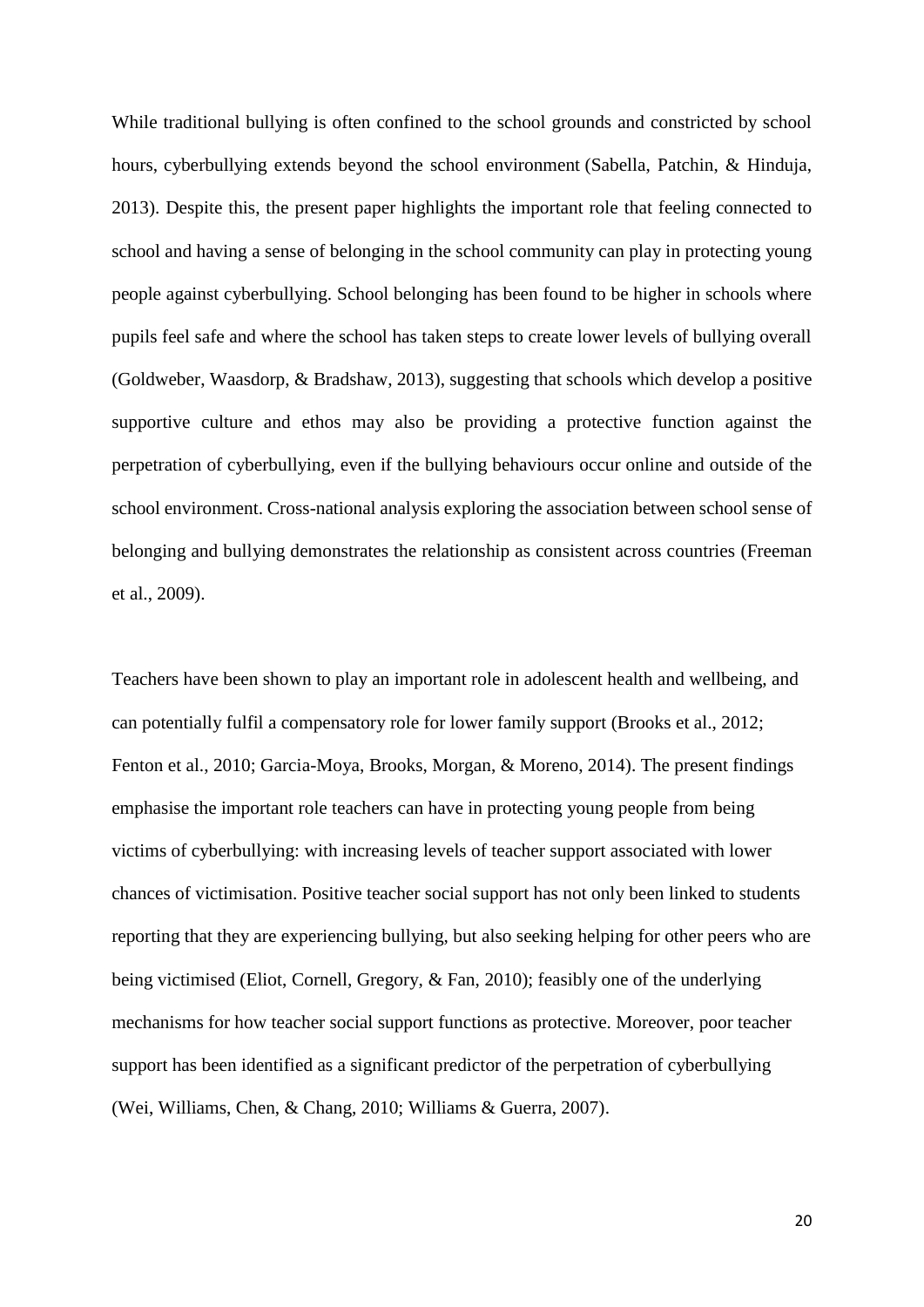Of interest, much research suggests that young people's perception of the school environment is influenced by demographic factors (O'Brennan & Furlong, 2010), with decreases in teacher support with age (Garcia-Moya et al., 2014) and variations by gender noted (Griffith, 2000). However the present analysis did not identify significant interactions with demographic variables which suggests the potential for these factors of being a protective health asset for boys and girls of all ages, stressing the relevance of the school microsystem for the health and wellbeing of young people.

The current study did not consider the location of bullying activity (e.g. whether it occurred at school or at home), and it is possible that the importance of teacher vs parental support is context specific. However, what differentiates cyberbullying from traditional forms of bullying is that context is changeable, fluid and potentially ever present. It is often difficult to ascertain whether a bullying episode was instigated inside or outside of school; and because of the enduring nature victimisation may move from the school setting, to home, and back again. This means that young people who have supportive networks across different life domains are likely to be most protected against the adverse effects of cyberbullying. As previously discussed, strong support in one domain (e.g. from teachers) may compensate for low support in another domain (Brooks et al., 2012; Fenton et al., 2010; Garcia-Moya et al., 2014).

The present paper was able to contribute to the currently limited discussion of ecologies beyond the microsystems, through examination of the neighbourhood. The current analysis supports previous research which identified the protective function of neighbourhood and community on the health and wellbeing of young people (Brooks et al., 2012; Morrow, 1999). Having a strong sense of neighbourhood belonging may be indicative of being part of a collective (as opposed to individualistic) community; something that has been found to correlate with lower incidence of bullying behaviour (Lee, 2011). Living in a supportive,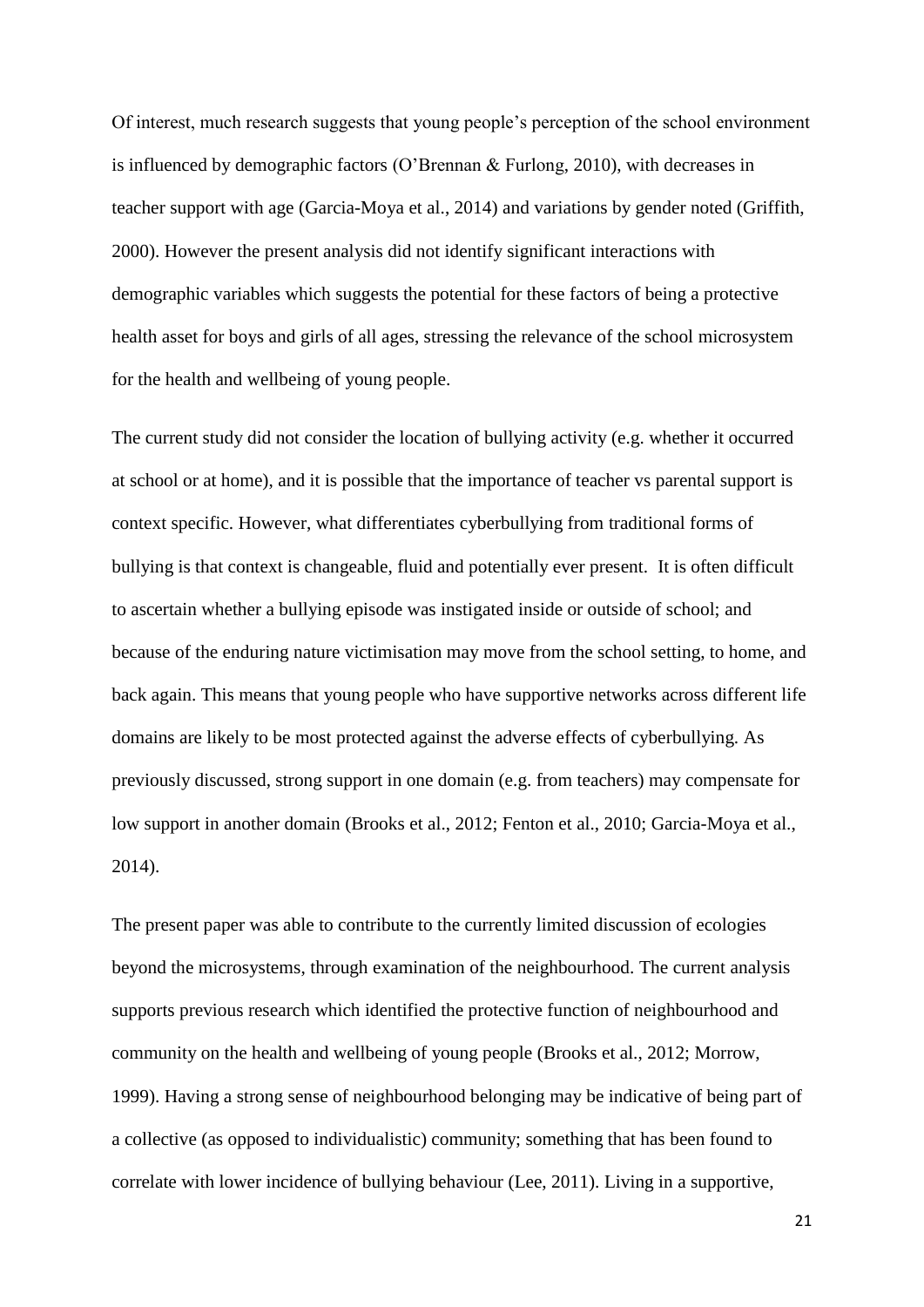welcoming community may also therefore have an effect of reducing the incidence or drivers towards participating in and exposure to cyberbullying. Moreover, cyberbullying is associated with increased time spent online (Wade & Beran, 2011) and young people who spend disproportionally large amounts of time on social media and other electronic platforms, aside from being at increased risk of exposure to cyberbullying, may also feel less engaged in their communities.

Identifying individual traits of cyberbullying victims can aid the prevention and detection of cyberbullying by highlighting groups of potentially vulnerable young people. A review by Tokunga (2010) did not draw any definitive conclusions concerning gender differences in relation to cyberbullying. However, recent research has identified that girls are more likely than boys to experience cyberbullying (Livingstone et al., 2014; Olenik-Shemesh et al., 2012; Schneider, O'Donnell, Stueve, & Coulter, 2012; Tsitsika et al., 2015; Waasdorp & Bradshaw, 2015), with the present study offering additional support for girls being most at risk. This finding is in stark contrast to the current understanding of gender and traditional forms of bullying, where boys have consistently demonstrated a greater risk of being involved as either perpetrator or victim (Craig et al., 2009; Nansel et al., 2001). A higher prevalence of cyberbullying among girls may be explained in part by existing research which demonstrates girls are more likely than boys to use electronic forms of communication (Brooks et al., 2011; Lenhart, 2015). It has also been suggested that the anonymity of the internet enable people to act in ways that are outside of regular social norms, and one consequence of this may be to allow females to display more aggression than they otherwise would (Ybarra & Mitchell, 2004).

Young people of all ages can be cyberbullied, but age appears to be a significant individual trait with older adolescents more at risk of being victimised in this way. Other studies that have looked at age and cyberbullying have found a trend towards a 'peak' of bullying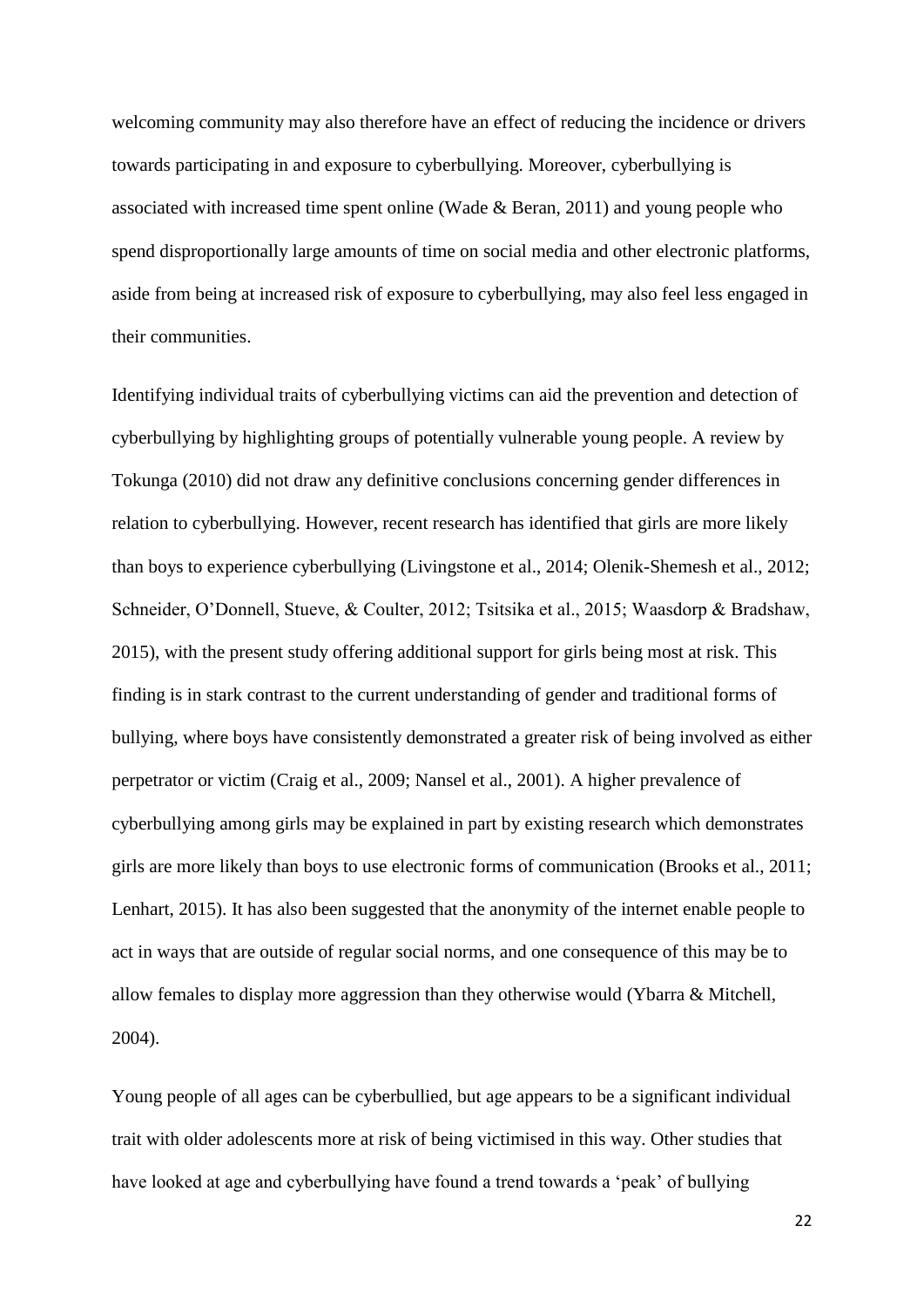perpetration that occurs roughly at age 13-15 depending on the study (Aboujaoude et al., 2015; Wade & Beran, 2011), and our findings appear to support this in an English population. There may be many reasons why the incidence of cyberbullying peaks at a later age than traditional bullying, but it has been hypothesized that different forms of bullying necessitates different levels of cognitive ability (Peeters, Cillessen, & Scholte, 2010). For example, Sutton and colleagues (1999) have argued that certain forms of bullying relies on sophisticated manipulation and are grounded in theory of mind, which would require a level of cognitive ability and social intelligence that may not develop until mid-adolescence. The need for a certain level of social intelligence in relational aggression has been further supported by Bjorkqvist and colleagues (1994; 2000). Thus, the ability to understand how to use social media and other online settings for cyberbullying may require a sophisticated level of development that is not yet evident in younger adolescents.

#### *Limitations and future research*

As is the nature of cross-sectional research, the results cannot imply causality; the multilevel analysis identified associations between assets from varying social environments and cyberbullying but the direction of these relationships cannot be concluded. For example a positive school environment may foster lower levels of cyberbullying, but equally it could be that lower levels of cyberbullying create a more positive perception of the school environment. The study of cyberbullying from an assets-based perspective is a novel approach, and the findings reported here provide an initial snapshot of protective ecological assets from different domains of the adolescent world. Future longitudinal research would be able to confirm the direction of causality among cyberbullying and the protective assets.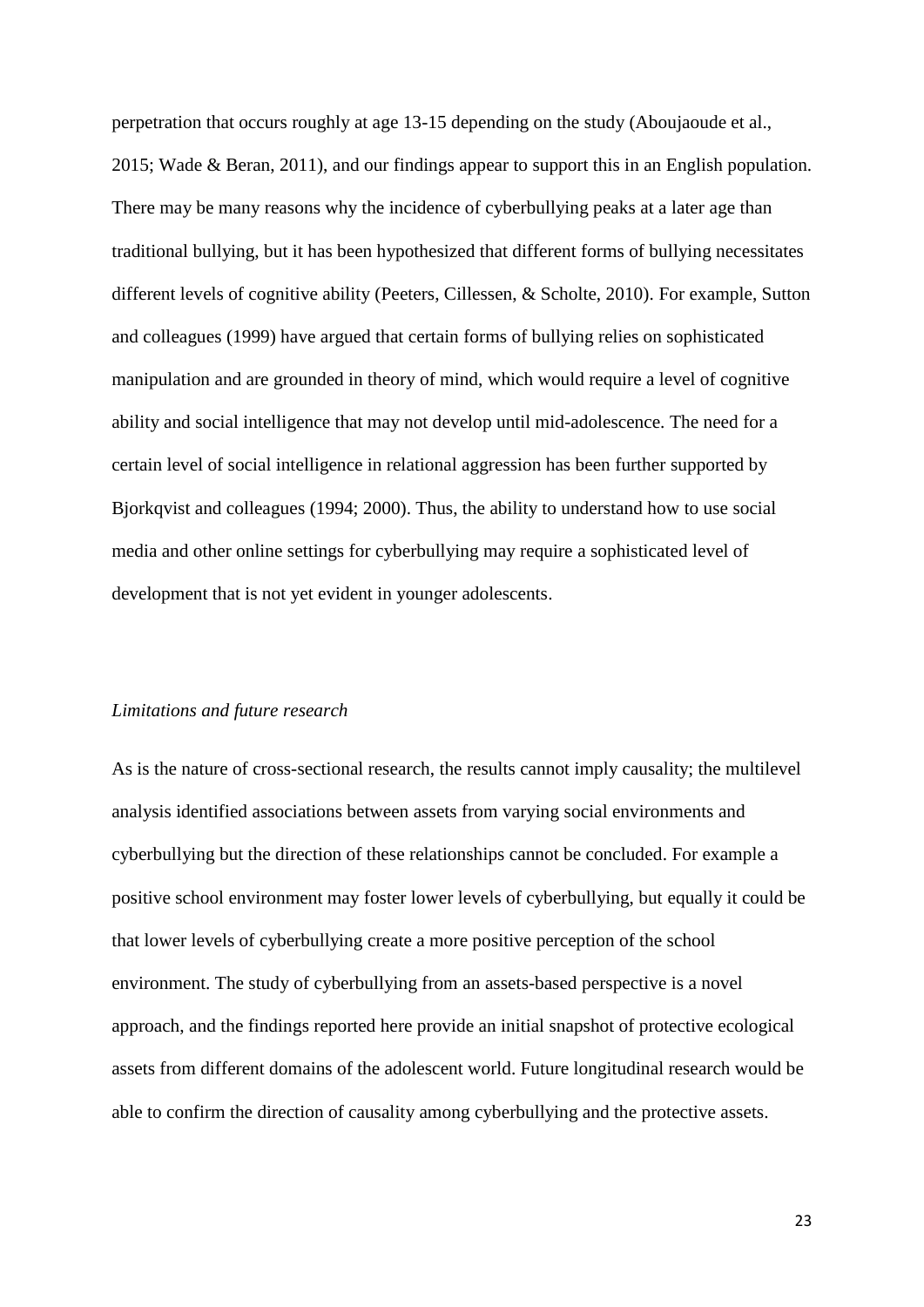We acknowledge bullying response rates have been shown to vary across measurement approaches (Modecki et al., 2014). The breadth of the HBSC England survey prevented cyberbullying from being examined in detail, and we appreciate the behavioural checklist utilised in the present study may have omitted other cyberbullying behaviours. However text messages and social media have been identified as the most common forms of cyberbullying (Whittaker & Kowalski, 2015), both of which are addressed in the present study and thus increase confidence that the current measure is capturing the vast majority of cyberbullying experiences. Future research exploring protective assets would benefit from a more comprehensive measure of cyberbullying.

The current paper did not control for other forms of bullying, and as such a proportion of young people who were cyberbullied were also victimised in other ways. The purpose of the study was to identify factors associated with the existence of cyberbullying, and inclusion of other forms of bullying behaviours would likely confound the effect of these variables. However, it warrants further research to examine whether protective assets differ across types of bullying experiences.

#### **Conclusion**

Online activity has become an integral aspect of young people's lives, and as such should be examined in its social context (Chapman & Buchanan, 2012). The social-ecological theory provides a useful framework for examining the interplay between environmental factors and adolescent cyberbullying. Moreover, it is important that empirical work seeks to examine what protective health assets worth for who and in what context. Utilising an assets-based approach to the study of cyberbullying highlights the importance and the protective nature of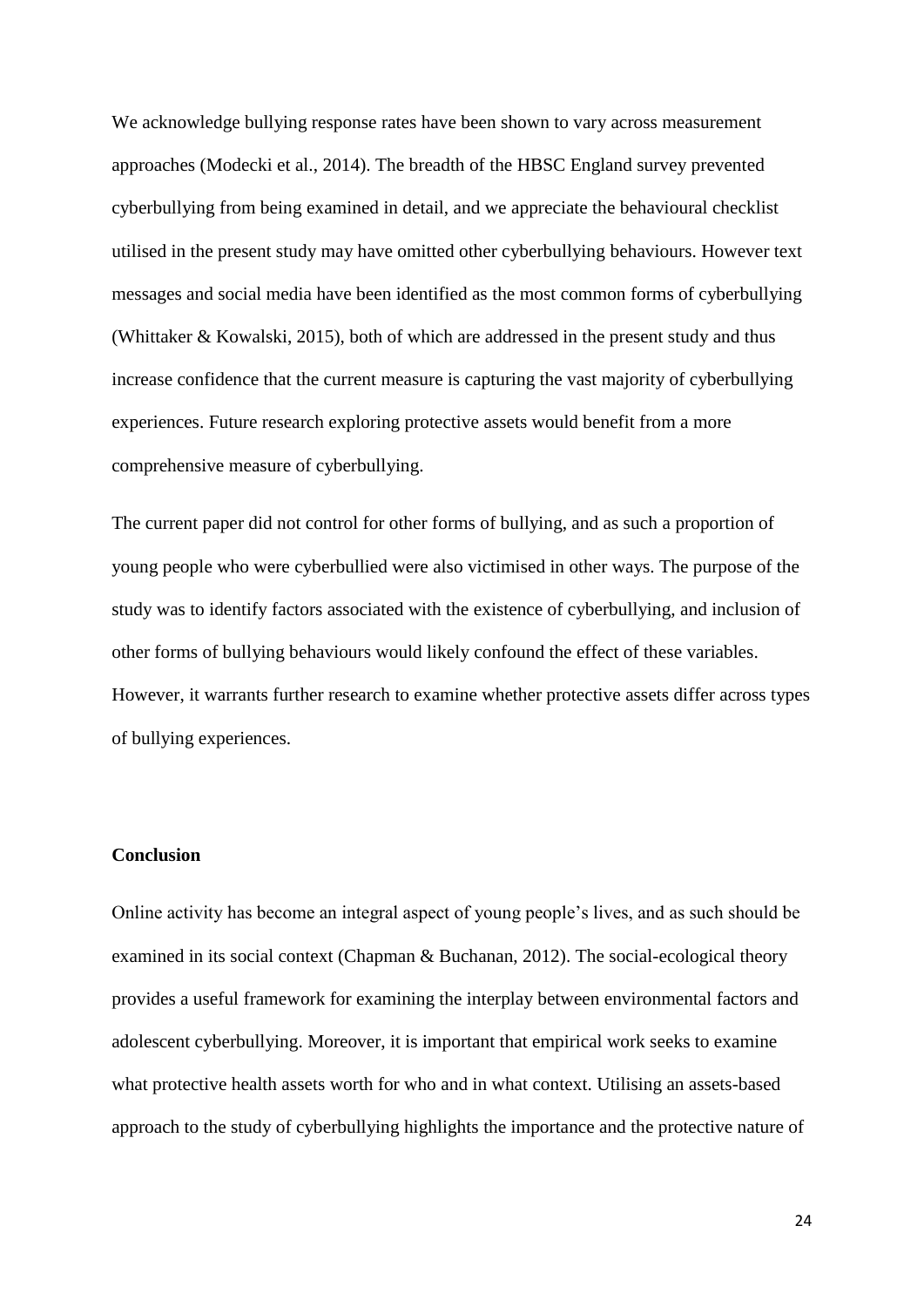young people feeling connected to and having a sense of belonging in any of the multiple environments of school, family and community.

Moving beyond a traditional risk perspective and utilising the social-ecological model to identify protective ecological health assets enables the development of interventions which span environments of the adolescent. The present paper emphasises the importance of engagement between the ecological systems, namely the school, family and neighbourhood, may be most effective in reducing cyberbullying. Older adolescents and girls were identified as experiencing higher levels of exposure to cyberbullying, indicating that potential value of targeted interventions. However it is important to note that no significant interactions with age or gender were retained in the model, suggesting the protective assets identified in the present paper provide a useful overall set of protective factors that are equally beneficial to both boys and girls of all ages.

#### **Declaration of conflicting interest**

No conflicts of interest to declare.

#### **Funding**

This research was funded by the Department of Health, England.

#### **Acknowledgements**

The authors would like to acknowledge the schools, teachers and especially the young people who took part in the study. We are grateful for their participation in this project.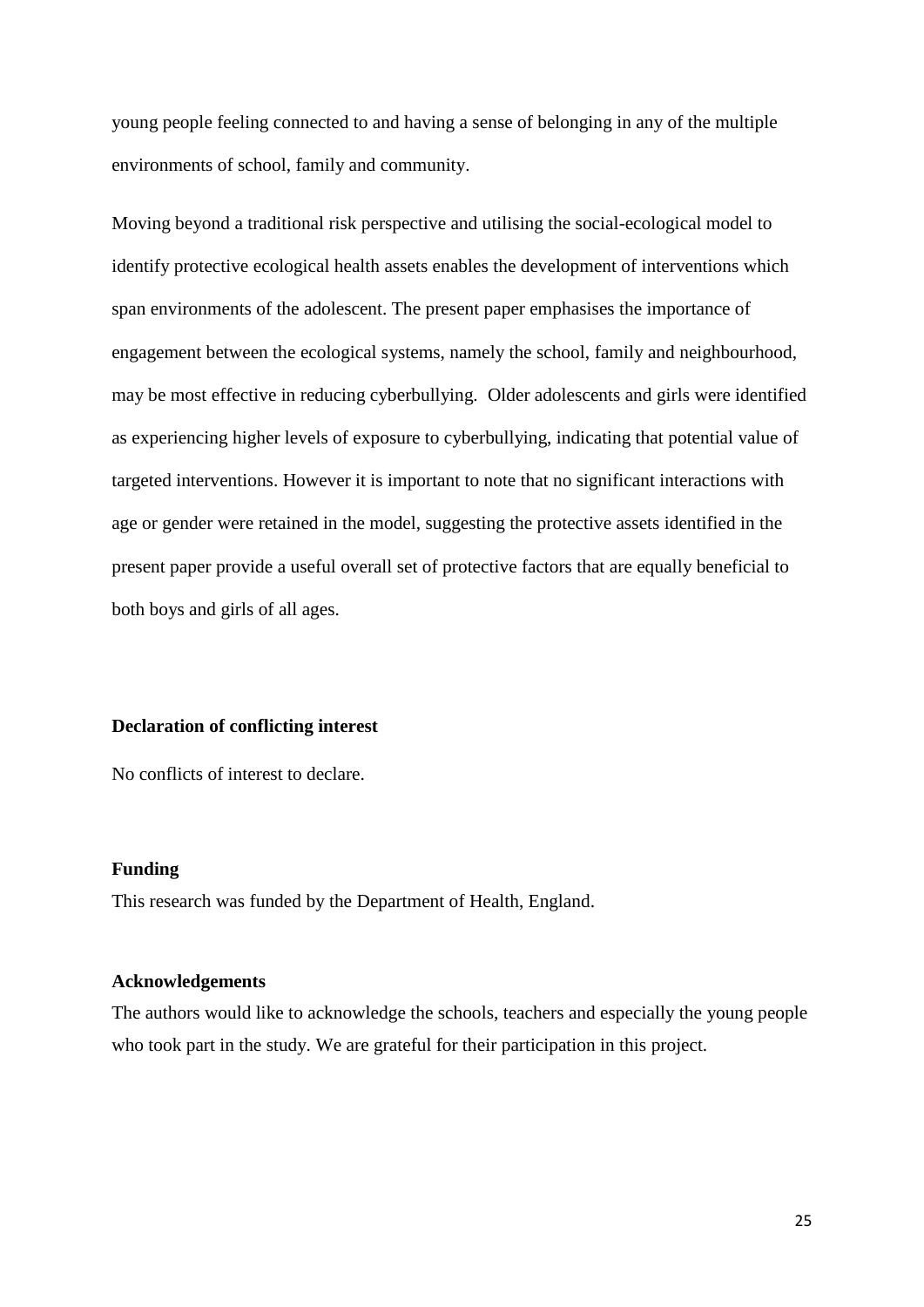| <b>Asset</b>                                    | <b>Items</b>                                                                                                                                                                                                             | <b>Response</b><br>options                                        | <b>Scoring</b>                                                                                          | Cronbach's<br>alpha |
|-------------------------------------------------|--------------------------------------------------------------------------------------------------------------------------------------------------------------------------------------------------------------------------|-------------------------------------------------------------------|---------------------------------------------------------------------------------------------------------|---------------------|
| Family sense of<br>belonging (FSB)              | "Watch TV/DVD/film<br>together"; "Play computer"<br>games"; "Play sports<br>together and exercise";<br>"Sit and talk about things<br>together"                                                                           | Every day $(1)$<br>$-$ Never $(5)$                                | Responses<br>summed and<br>categorised into<br>low $(4-8)$ ,<br>medium $(9-12)$<br>and high $(13-20)$   | 0.670               |
| <b>Family social</b><br>support (FSS)           | "My family really tries to<br>help me"; "I get the<br>emotional support I need<br>from my family"; "I can<br>talk about problems with<br>my family"; "My family is<br>willing to help me make<br>decisions"              | Very strongly<br>disagree $(1)$ –<br>very strongly<br>agree $(7)$ | Average score is<br>calculated                                                                          | 0.952               |
| School sense of<br>belonging (SSB)              | "The students in my<br>classes enjoy being<br>together"; "I feel like I<br>belong in this school"; "I<br>feel safe in this school"                                                                                       | Strongly<br>disagree $(1)$ –<br>Strongly agree<br>(5)             | Responses<br>summed and<br>categorised into<br>low $(3-6)$ ,<br>medium $(7-11)$<br>and high $(12-15)$   | 0.744               |
| Teacher social<br>support (TSS)                 | "I feel my teacher accepts"<br>me as I am"; "I feel that<br>my teachers care about me<br>as a person"; "I feel a lot<br>of trust in my teachers"                                                                         | Strongly<br>disagree $(1)$ –<br>Strongly agree<br>(5)             | Responses<br>summed and<br>categorised into<br>low $(3-6)$ ,<br>medium $(7-11)$<br>and high $(12-15)$   | 0.871               |
| Peer social<br>support (PSS)                    | "My friends really try to<br>help me",; "I can count on<br>my friends when things go<br>wrong"; "I have friends<br>with whom I can share my<br>joys and sorrows"; "I can<br>talk about problems with<br>my friends"      | Very strongly<br>disagree $(1)$ –<br>very strongly<br>agree $(7)$ | Average score is<br>calculated                                                                          | 0.945               |
| Neighbourhood<br>sense of<br>belonging<br>(NSB) | "People say hello and<br>often stop to talk in the<br>street"; "It is safe for<br>younger children to play<br>outside"; "You can trust<br>people around here";<br>"There are good places to<br>spend your free time"; "I | Strongly<br>disagree $(1)$ –<br>strongly agree<br>(5)             | Responses<br>summed and<br>categorised into<br>low $(7-14)$ ,<br>medium $(15-27)$<br>and high $(28-35)$ | 0.802               |

Table 1: Creation and categorisation of asset variables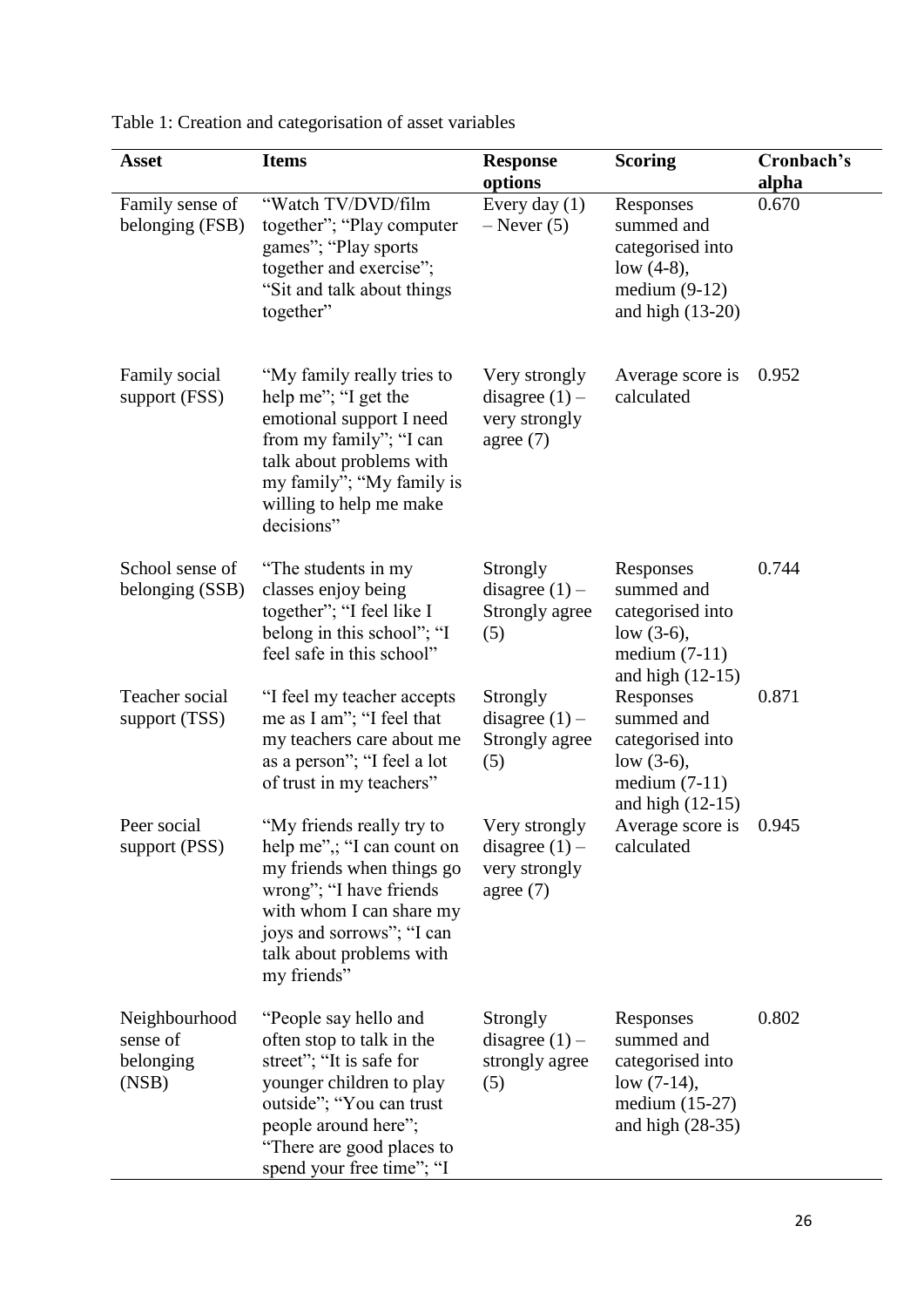| could ask for a favour   |
|--------------------------|
| from neighbours"; "Most  |
| people here would try to |
| take advantage of you*"; |
| "I feel safe in the area |
| where I live"            |

\* reverse coding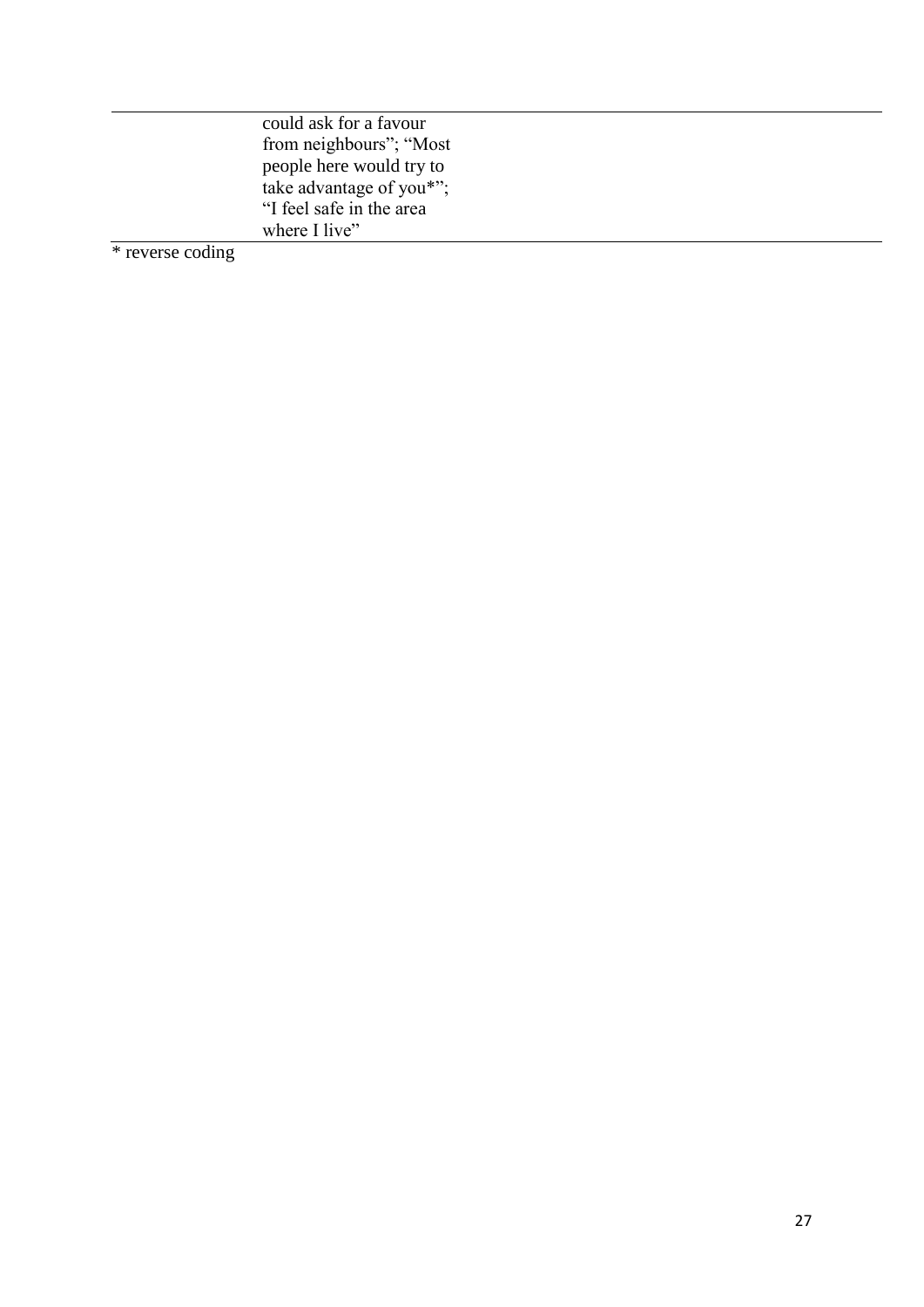|             | $N(\%)$      |              |              |             |
|-------------|--------------|--------------|--------------|-------------|
|             | 11 years old | 13 years old | 15 years old | Total       |
| <b>Boys</b> | 89 (9.1%)    | 88 (11.5%)   | 122 (15.7%)  | 299(11.9%)  |
| Girls       | 153 (16.0%)  | 207 (27.4%)  | 234 (31.4%)  | 594 (24.2%) |
| Total       | 242 (12.5%)  | 295 (19.4%)  | 356 (23.4%)  | 893 (17.9%) |

*Table 2: Prevalence of reported cyberbullying, by gender and age*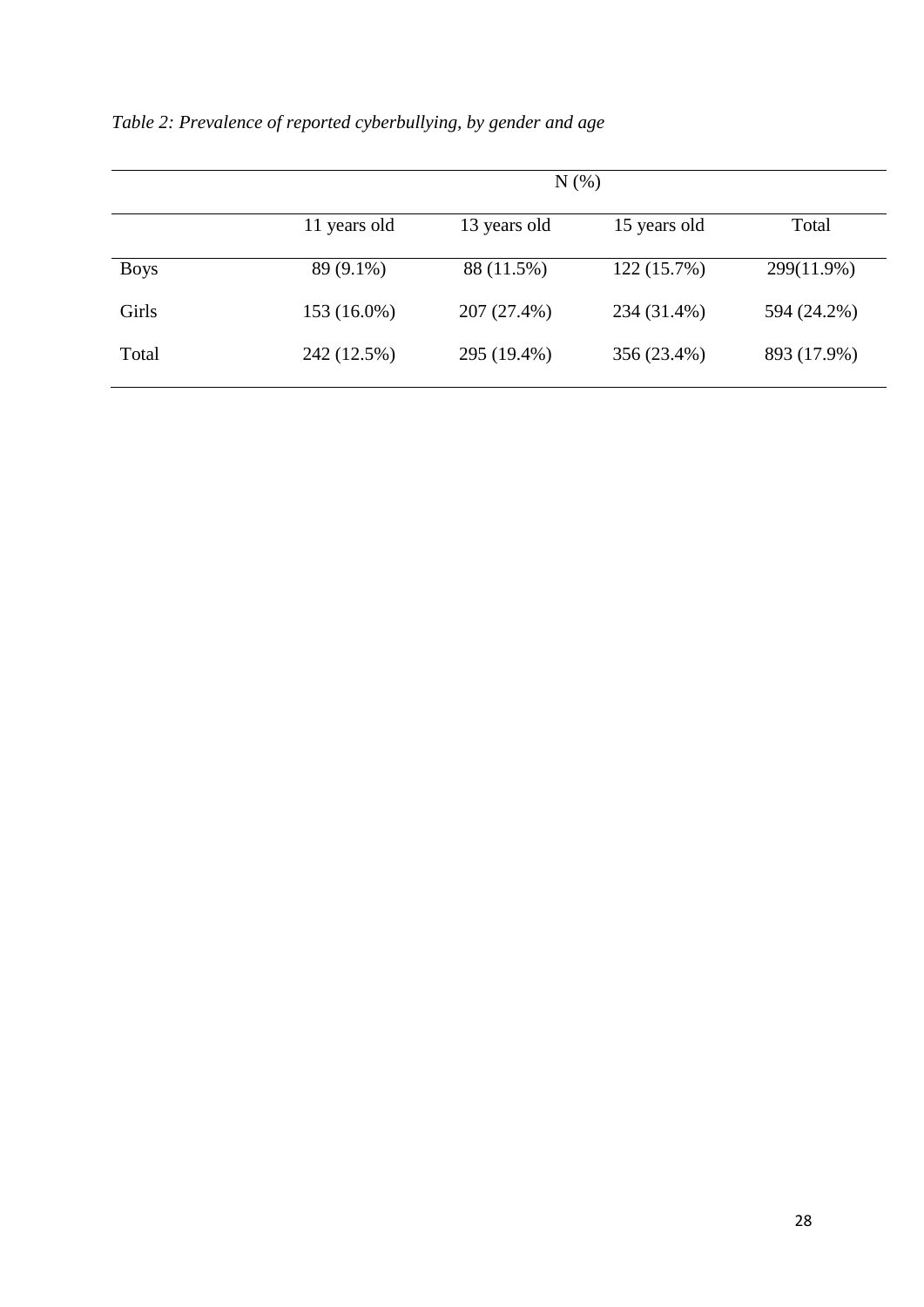| <b>Variable</b> | Comparison                                                                         | <b>OR</b>    | 95% CI                       | $p$ -value                        |
|-----------------|------------------------------------------------------------------------------------|--------------|------------------------------|-----------------------------------|
| Gender          | Boys compared with girls                                                           | 0.44         | (0.37, 0.54)                 | P <sub>0.001</sub>                |
| Age             | 11 year olds compared with 13 year olds                                            | 0.74         | (0.57, 0.95)                 | $P=0.020$                         |
|                 | 11 year olds compared with 15 year olds<br>13 year olds compared with 15 year olds | 0.68<br>0.93 | (0.53, 0.89)<br>(0.74, 1.16) | $P = 0.004$<br>$P=0.505$          |
| FAS             | Low FAS compared with medium FAS                                                   | 0.75         | (0.57, 0.98)                 | $P=0.035$                         |
|                 | Low FAS compared with high FAS<br><b>Medium FAS compared with high FAS</b>         | 0.54<br>0.72 | (0.40, 0.72)<br>(0.59, 0.88) | P <sub>0.001</sub><br>$P = 0.001$ |
| PAF             | Low PAF compared with medium PAF                                                   | 0.73         | (0.56, 0.96)                 | $P=0.026$                         |
|                 | Low PAF compared with high PAF                                                     | 0.68         | (0.51, 0.89)                 | $P = 0.005$                       |
|                 | Medium PAF compared with high PAF                                                  | 0.92         | (0.76, 1.12)                 | $P=0.399$                         |
| FCF             | <b>Easy FCF compared with difficult FCF</b>                                        | 0.66         | (0.54, 0.80)                 | P <sub>0.001</sub>                |
| <b>SSB</b>      | High SSB compared with medium SSB                                                  | 0.77         | (0.63, 0.95)                 | $P=0.013$                         |
|                 | <b>High SSB compared with low SSB</b>                                              | 0.32         | (0.19, 0.55)                 | P <sub>0.001</sub>                |
|                 | <b>Medium SSB compared with low SSB</b>                                            | 0.42         | (0.25, 0.70)                 | P <sub>0.001</sub>                |
| <b>TSS</b>      | <b>High TSS compared with medium TSS</b>                                           | 0.71         | (0.58, 0.88)                 | $P = 0.001$                       |
|                 | <b>High TSS compared with low TSS</b>                                              | 0.42         | (0.28, 0.63)                 | P <sub>0.001</sub>                |
|                 | <b>Medium TSS compared with low TSS</b>                                            | 0.59         | (0.40, 0.87)                 | $P = 0.008$                       |

## *Table 3: Odds of being a victim of cyberbullying for different explanatory variables*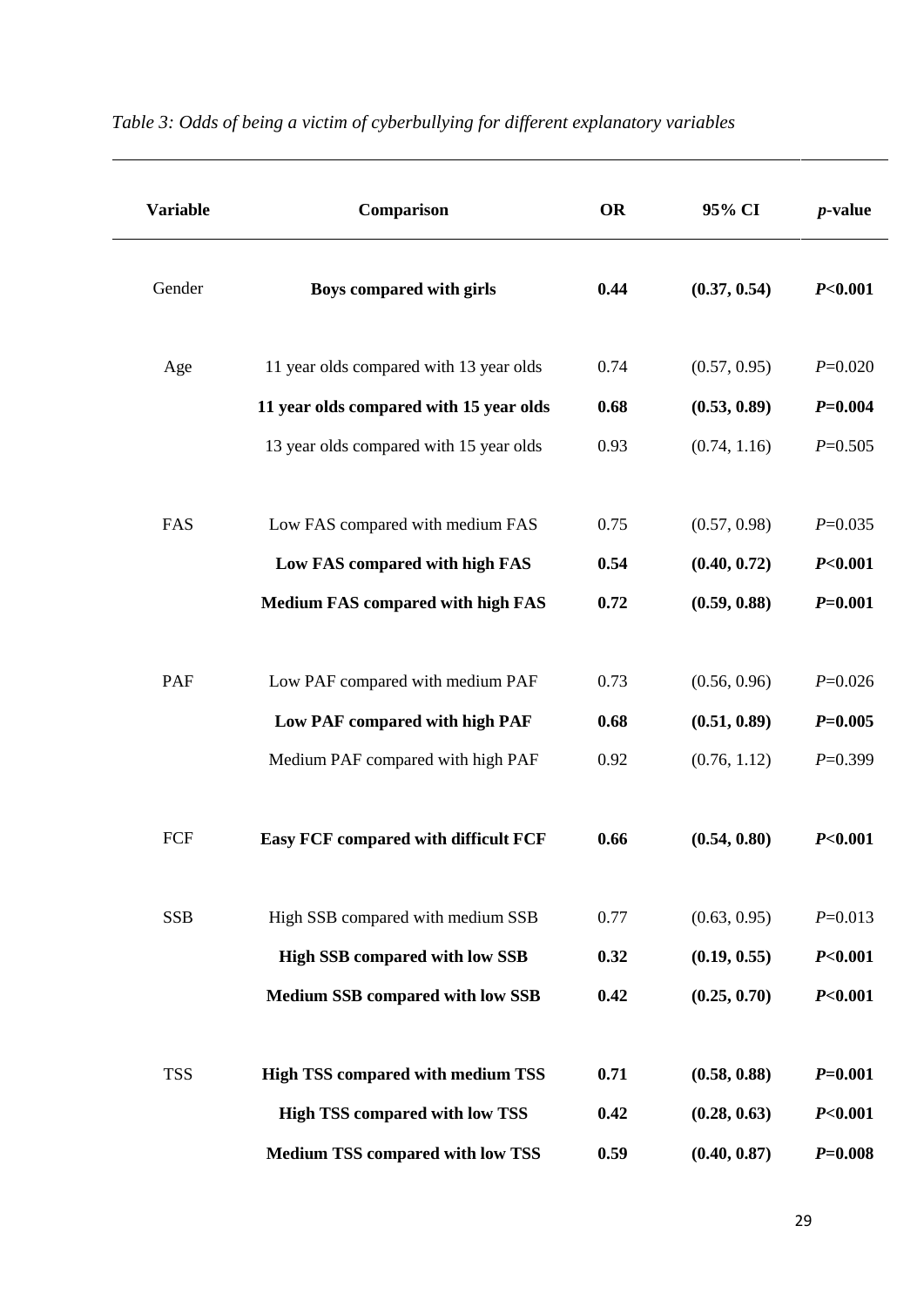| <b>NSB</b> | High NSB compared with medium NSB     | 0.81 | (0.67, 0.99) | $P=0.042$   |
|------------|---------------------------------------|------|--------------|-------------|
|            | <b>High NSB compared with low NSB</b> | 0.51 | (0.31, 0.84) | $P = 0.009$ |
|            | Medium NSB compared with low NSB      | 0.62 | (0.38, 1.01) | $P = 0.054$ |

#### **References**

- Aboujaoude, E., Savage, M. W., Starcevic, V., & Salame, W. O. (2015). Cyberbullying: Review of an old problem gone viral. *Journal of Adolescent Health*, *57*(1), 10–18. http://doi.org/10.1016/j.jadohealth.2015.04.011
- Allgood, S. M., Beckert, T. E., & Peterson, C. (2012). The role of father involvement in the perceived psychological well-being of young adult daughters: A retrospective study. *North American Journal of Psychology*, *14*(1), 95–110.
- Azeredo, C. M., Rinaldi, A. E. M., de Moraes, C. L., Levy, R. B., & Menezes, P. R. (2015). School bullying: A systematic review of contextual-level risk factors in observational studies. *Aggression and Violent Behavior*, *22*, 65–76. http://doi.org/10.1016/j.avb.2015.04.006
- Barboza, G. E., Schiamberg, L. B., Oehmke, J., Korzeniewski, S. J., Post, L. A., & Heraux, C. G. (2009). Individual characteristics and the multiple contexts of adolescent bullying: An ecological perspective. *Journal of Youth and Adolescence*, *38*(1), 101–121. http://doi.org/10.1007/s10964-008-9271-1
- Bauman, S., & Newman, M. L. (2013). Testing assumptions about cyberbullying: Perceived distress associated with acts of conventional and cyber bullying. *Psychology of Violence*, *3*(1), 27–38. http://doi.org/10.1037/a0029867
- Bauman, S., Toomey, R. B., & Walker, J. L. (2013). Associations among bullying, cyberbullying, and suicide in high school students. *Journal of Adolescence*, *36*(2), 341– 350. http://doi.org/doi:10.1016/j.adolescence.2012.12.001
- Bell, N. J., Forthun, L. F., & Sun, S.-W. (2015). Attachment, adolescent competencies, and substance use: developmental considerations in the study of risk behaviors. *Substance Use & Misuse*, *35*(9), 1177–1206.
- Björkqvist, K. (1994). Sex differences in physical, verbal, and indirect aggression: A review of recent research. *Sex Roles*, *30*(3/4), 177–188.
- Björkqvist, K., Österman, K., & Kaukiainen, A. (2000). Social intelligence Empathy = Aggression? *Aggression and Violent Behavior*, *5*(2), 191–200.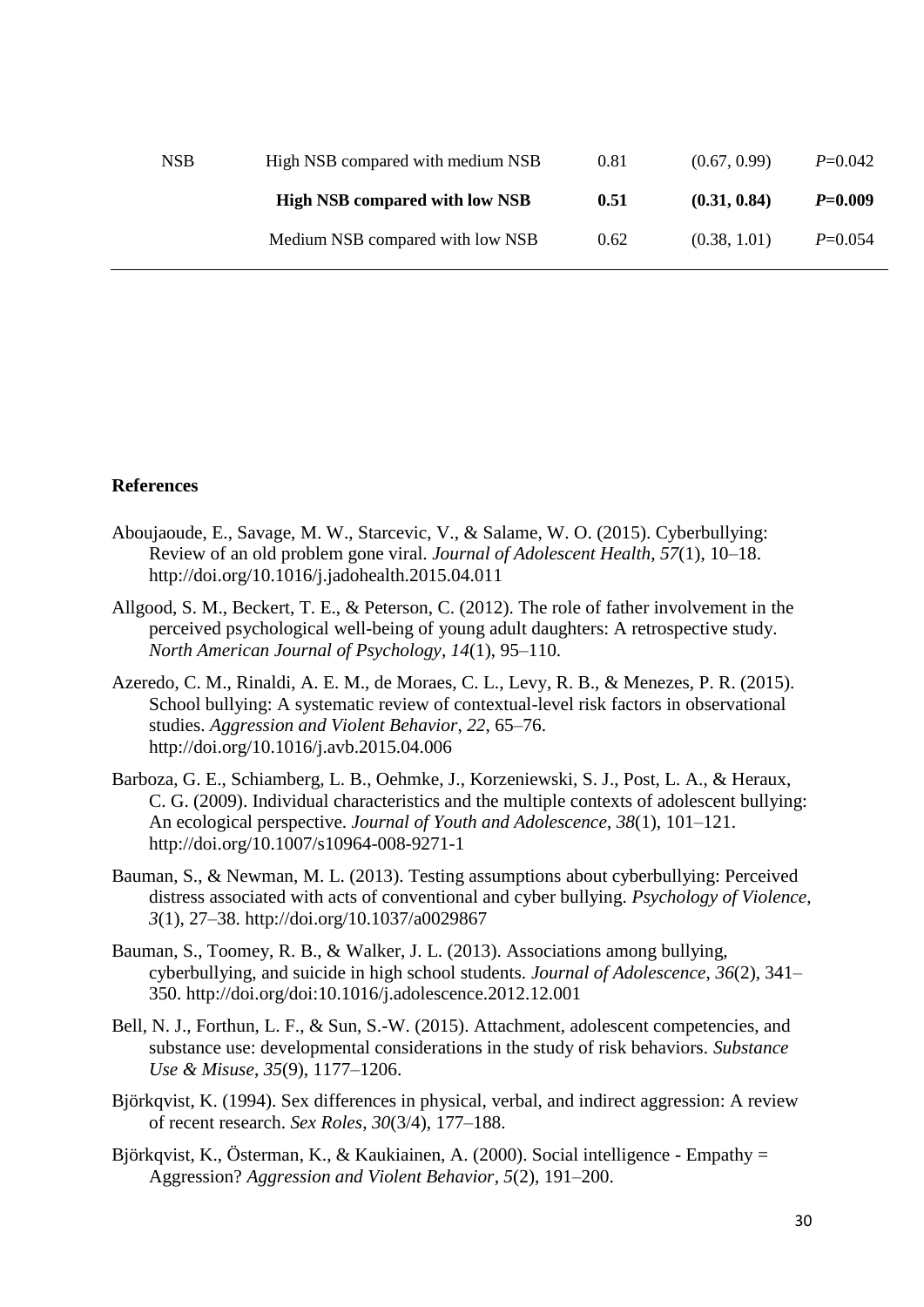http://doi.org/10.1016/S1359-1789(98)00029-9

- Boel-Studt, S., & Renner, L. M. (2013). Individual and familial risk and protective correlates of physical and psychological peer victimization. *Child Abuse & Neglect*, *37*(12), 1163– 1174. http://doi.org/10.1016/j.chiabu.2013.07.010
- Bonanno, R. A., & Hymel, S. (2013). Cyber bullying and internalizing difficulties: above and beyond the impact of traditional forms of bullying. *Journal of Youth and Adolescencee*, *42*(5), 685–697. http://doi.org/10.1007/s10964-013-9937-1
- Bronfenbrenner, U. (1977). Toward an experimental ecology of human development. *American Psychologist*, *32*(7), 513–531. http://doi.org/10.1037/0003-066X.32.7.513
- Bronfenbrenner, U. (1994). Ecological models of human development. In *International Encyclopedia of Education* (2nd ed., Vol. 3, pp. 1643–1647). Oxford: Elsevier Sciences Ltd.
- Brooks, F., Magnusson, J., Klemera, E., Chester, K., Spencer, N., & Smeeton, N. (2015). *HBSC England national report: Findings from the 2014 HBSC study for England*. Hatfield: University of Hertfordshire.
- Brooks, F., Magnusson, J., Klemera, E., Spencer, N., & Morgan, A. (2011). *HBSC England national report: Findings from the 2010 HBSC study for England*. Hatfield: University of Hertfordshire.
- Brooks, F., Magnusson, J., Spencer, N., & Morgan, A. (2012). Adolescent multiple risk behaviour: An asset approach to the role of family, school and community. *Journal of Public Health*, *34*(S1), 48–56. http://doi.org/10.1093/pubmed/fds001
- Cava, M.-J., Buelga, S., & Musitu, G. (2014). Parental communication and life satisfaction in adolescence. *The Spanish Journal of Psychology*, *17*, E98. http://doi.org/10.1017/sjp.2014.107
- Cerna, A., Machackova, H., & Dedkova, L. (2015). Whom to trust: The role of mediation and perceived harm in support seeking by cyberbullying victims. *Children & Society*, n/an/a. http://doi.org/10.1111/chso.12136
- Chapman, A., & Buchanan, R. (2012). FYI…Virtual Space Has a Context: Towards an Alternative Frame for Understanding Cyberbullying. In *Rethinking School Violence* (pp. 56–68). London: Palgrave Macmillan UK. http://doi.org/10.1057/9781137015211\_4
- Chester, K. L., Callaghan, M., Cosma, A., Donnelly, P., Craig, W., Walsh, S., & Molcho, M. (2015). Cross-national time trends in bullying victimization in 33 countries among children aged 11, 13 and 15 from 2002 to 2010. *The European Journal of Public Health*, *25*(suppl 2), 61–64. http://doi.org/10.1093/eurpub/ckv029
- Clair, A. (2012). The relationship between parent's subjective well-being and the life satisfaction of their children in Britain. *Child Indicators Research*, *5*(4), 631–650. http://doi.org/10.1007/s12187-012-9139-5
- Cooper, C., & Cooper, R. (1992). Links between adolescents' relationships with their parents and peers, models evidence and mechanisms. In R. D. Parke & G. W. Ladd (Eds.), *Family-Peer Relationships: Modes of Linkage*. New Jersey: Lawrence Earikbaum.
- Craig, W., Harel-Fisch, Y., Fogel-Grinvald, H., Dostaler, S., Hetland, J., Simons-Morton, B., … Pickett, W. (2009). A cross-national profile of bullying and victimization among adolescents in 40 countries. *International Journal of Public Health*, *54*(2), 216–224.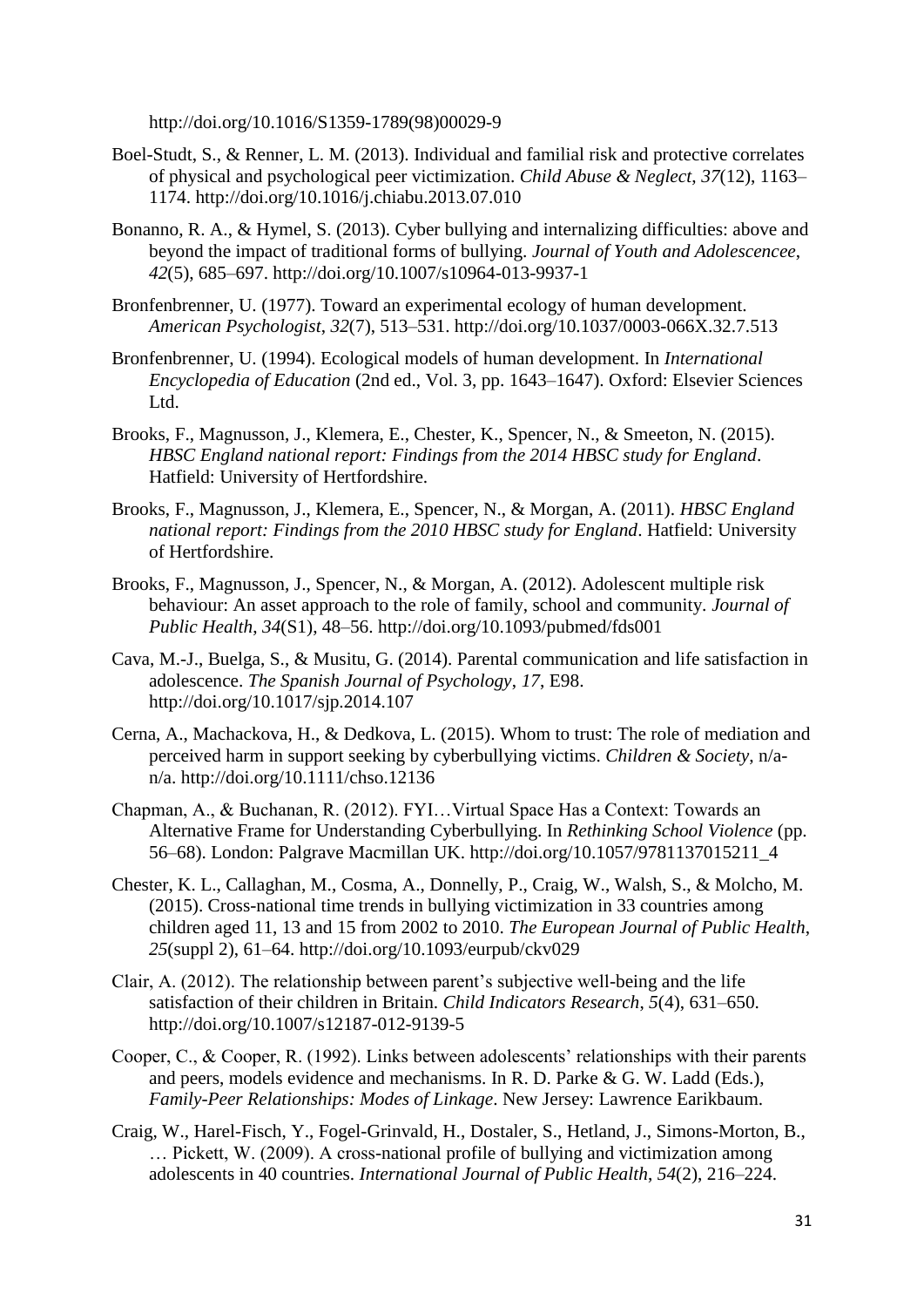http://doi.org/10.1007/s00038-009-5413-9

- Cross, D., Barnes, A., Papageorgiou, A., Hadwen, K., Hearn, L., & Lester, L. (2015). A social-ecological framework for understanding and reducing cyberbullying behaviors. *Aggression and Violent Behavior*, *23*, 109–117. http://doi.org/10.1016/j.avb.2015.05.016
- Currie, C., Inchley, J., Molcho, M., Lenzi, M., Veselska, Z., & Wild, F. (Eds.). (2014). *Health Behaviour in School-aged Children (HBSC) study protocol: Background, methodology and mandatory items for the 2013/14 survey*. St Andrews: CAHRU.
- Currie, C., Zanotti, C., Morgan, A., Currie, D., de Looze, M., Roberts, C., … Barnekow, V. (Eds.). (2012). *Social determinants of health and well-being among young people. Health Behaviour in School-aged Children (HBSC) study: international report from the 2009/2010 survey*. Copenhagen: WHO Regional Office for Europe.
- Dehue, F., Bolman, C., Vollink, T., & Pouwelse, M. (2012). Cyberbullying and traditional bullying in relation to adolescents' perception of parenting. *Journal of Cybertherapy & Rehabilitation*, *5*(1), 15–24.
- Dooley, J. J., Pyżalski, J., & Cross, D. (2009). Cyberbullying versus face-to-face bullying: a theoretical and conceptual review. *Journal of Psychology*, *217*(4), 182–188. http://doi.org/10.1027/0044-3409.217.4.182
- Eccles, J. S., & Roeser, R. W. (2011). Schools as developmental contexts during adolescence. *Journal of Research on Adolescence*, *21*(1), 225–241. http://doi.org/10.1111/j.1532- 7795.2010.00725.x
- Elgar, F. J., Pickett, K. E., Pickett, W., Craig, W., Molcho, M., Hurrelmann, K., & Lenzi, M. (2013). School bullying, homicide and income inequality: a cross-national pooled time series analysis. *International Journal of Public Health*, *58*(2), 237–245. http://doi.org/10.1007/s00038-012-0380-y
- Eliot, M., Cornell, D., Gregory, A., & Fan, X. (2010). Supportive school climate and student willingness to seek help for bullying and threats of violence. *Journal of School Psychology*, *48*(6), 533–553. http://doi.org/10.1016/j.jsp.2010.07.001
- Espelage, D. L. (2014). Ecological theory: Preventing youth bullying, aggression, and victimization. *Theory Into Practice*, *53*(4), 257–264. http://doi.org/10.1080/00405841.2014.947216
- Fanti, K. A., Demetriou, A. G., & Hawa, V. V. (2012). A longitudinal study of cyberbullying: Examining risk and protective factors. *European Journal of Developmental Psychology*, *9*(2), 168–181. http://doi.org/10.1080/17405629.2011.643169
- Fenton, C., Brooks, F., Spencer, N. H., & Morgan, A. (2010). Sustaining a positive body image in adolescence: An assets-based analysis. *Health and Social Care in the Community*, *18*(2), 189–198. http://doi.org/10.1111/j.1365-2524.2009.00888.x
- Fletcher, A., Fitzgerald-Yau, N., Jones, R., Allen, E., Viner, R. M., & Bonell, C. (2014). Brief report: Cyberbullying perpetration and its associations with socio-demographics, aggressive behaviour at school, and mental health outcomes. *Journal of Adolescence*, *37*(8), 1393–1398. http://doi.org/10.1016/j.adolescence.2014.10.005
- Freeman, J. G., Samdal, O., Klinger, D. A., Dur, W., Griebler, R., Currie, D., & Rasmussen, M. (2009). The relationship of schools to emotional health and bullying. *International Journal of Public Health*, *54*(2), 251–259. http://doi.org/10.1007/s00038-009-5421-9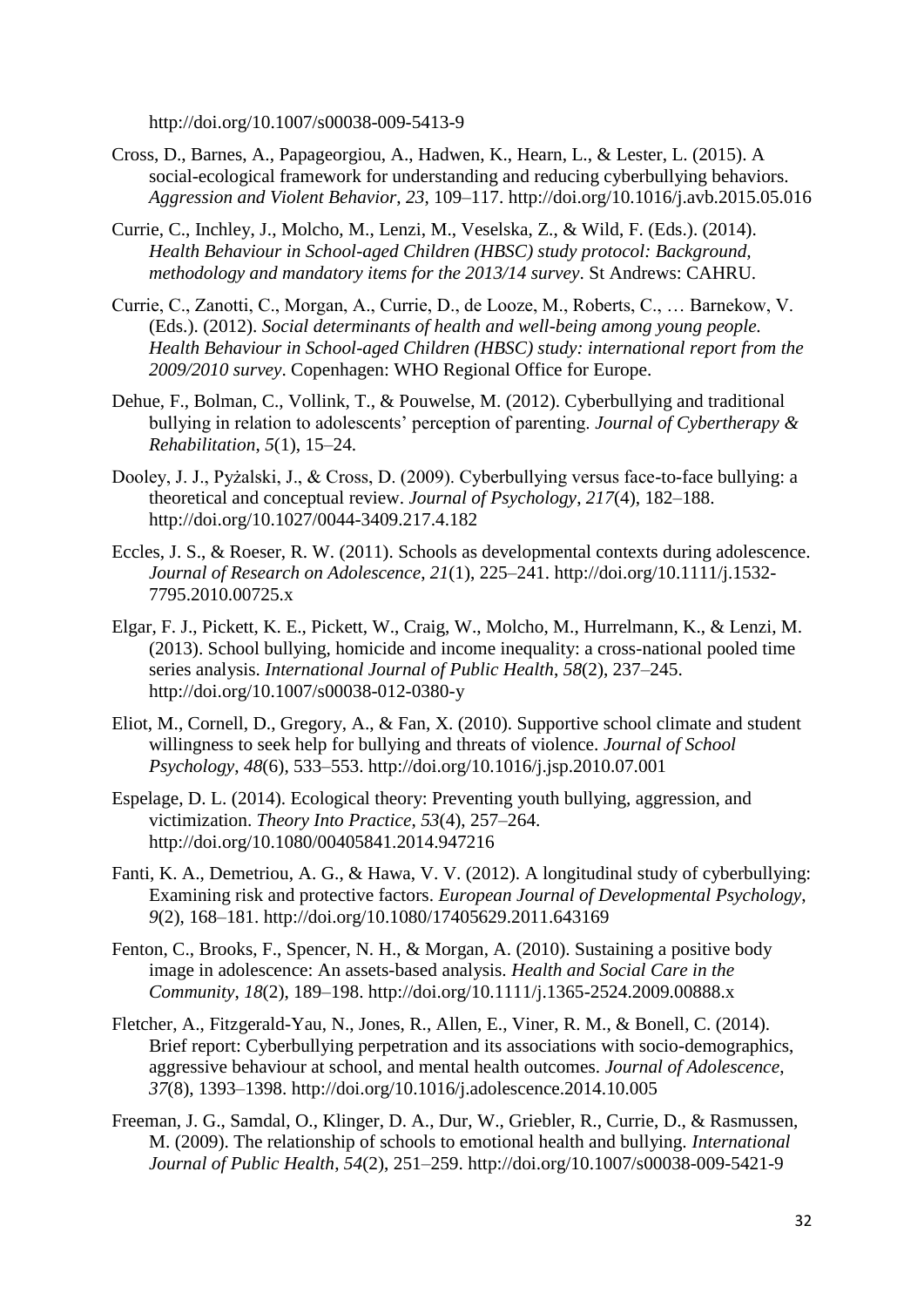- Gámez-Guadix, M., Orue, I., Smith, P. K., & Calvete, E. (2013). Longitudinal and reciprocal relations of cyberbullying with depression, substance use, and problematic internet use among adolescents. *Journal of Adolescent Health*, *53*(4), 446–452. http://doi.org/10.1016/j.jadohealth.2013.03.030
- Garcia-Moya, I., Brooks, F., Morgan, A., & Moreno, C. (2014). Subjective well-being in adolescence and teacher connectedness: A health asset analysis. *Health Education Journal*, *74*(6), 641–654. http://doi.org/10.1177/0017896914555039
- García-Moya, I., Suominen, S., & Moreno, C. (2014). Bullying victimization prevalence and its effects on psychosomatic complaints: Can sense of coherence make a difference? *The Journal of School Health*, *84*(10), 646–653. http://doi.org/10.1111/josh.12190
- Goldweber, A., Waasdorp, T. E., & Bradshaw, C. P. (2013). Examining the link between forms of bullying behaviors and perceptions of safety and belonging among secondary school students. *Journal of School Psychology*, *51*(4), 469–485. http://doi.org/10.1016/j.jsp.2013.04.004
- Griffith, J. (2000). School climate as group evaluation and group consensus: Student and parent perceptions of the elementary school environment. *Elementary School Journal*, *101*(1), 35–61.
- Heaven, P. C. L. (1994). *Contemporary adolescence: A social psychological approach*. Melbourne, Australia: Macmillan Education Australia PTY LTD.
- Hong, J. S., & Espelage, D. L. (2012). A review of research on bullying and peer victimization in school: An ecological system analysis. *Aggression and Violent Behavior*, *17*(4), 311–322. http://doi.org/10.1016/j.avb.2012.03.003
- Jafari, M., Baharudin, R., & Archer, M. (2013). Fathers parenting behaviors and Malaysian adolescents anxiety: Family income as a moderator. *Journal of Family Issues*, *37*(2), 198–220. http://doi.org/10.1177/0192513X13513580
- Juvonen, J., & Gross, E. F. (2008). Extending the school grounds? Bullying experiences in cyberspace. *Journal of School Health*, *78*(9), 496–505. http://doi.org/10.1111/j.1746- 1561.2008.00335.x
- Kowalski, R. M., Giumetti, G. W., Schroeder, A. N., & Lattanner, M. R. (2014). Bullying in the digital age: A critical review and meta-analysis of cyberbullying research among youth. *Psychological Bulletin*, *140*(4), 1073–1137. http://doi.org/10.1037/a0035618
- Kowalski, R. M., & Limber, S. P. (2013). Psychological, physical, and academic correlates of cyberbullying and traditional bullying. *Journal of Adolescent Health*, *53*(1), S13–S20.
- Law, D. M., Shapka, J. D., Hymel, S., Olson, B. F., & Waterhouse, T. (2012). The changing face of bullying: An empirical comparison between traditional and internet bullying and victimization. *Computers in Human Behavior*, *28*(1), 226–232. http://doi.org/10.1016/j.chb.2011.09.004
- Lee, C.-H. (2011). An ecological systems approach to bullying behaviors among middle school students in the United States. *Journal of Interpersonal Violence*, *26*, 1664–1693. http://doi.org/10.1177/0886260510370591
- Lenhart, A. (2015). *Teens, social media and technology overview 2015: Smartphones facilitate shifts in communication landscape for teens*. Pew Research Center.
- Lereya, S. T., Samara, M., & Wolke, D. (2013). Parenting behavior and the risk of becoming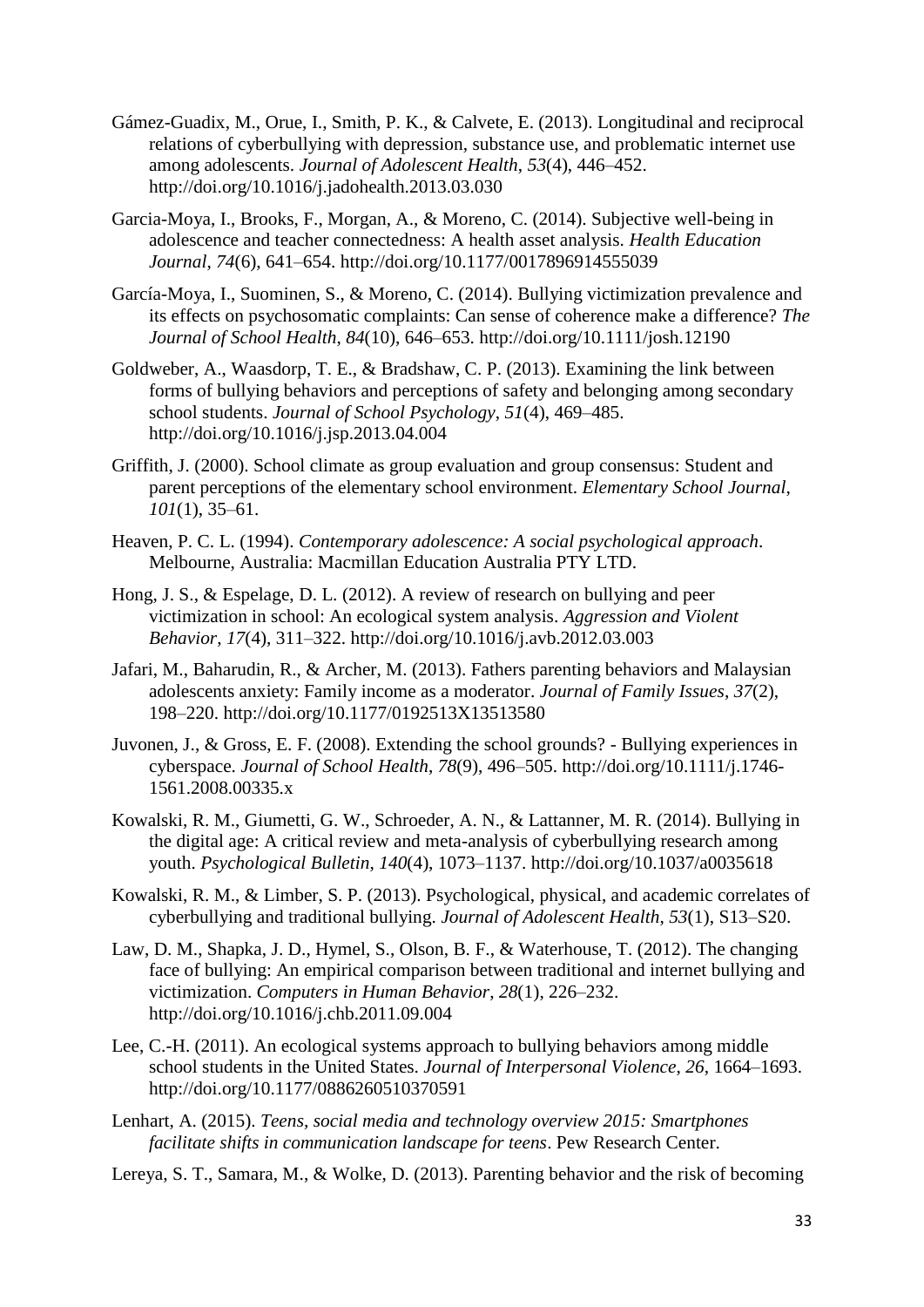a victim and a bully/victim: A meta-analysis study. *Child Abuse & Neglect*, *37*(12), 1091–1108. http://doi.org/10.1016/j.chiabu.2013.03.001

- Livingstone, S., Mascheroni, G., Ólafsson, K., & Haddon, L. (2014). *Children's online risks and opportunities: Comparative findings from EU Kids Online and Net Children Go Mobile*. London: EU Kids Online, LSE.
- Mesch, G. S. (2009). Parental mediation, online activities, and cyberbullying. *Cyberpsychology & Behaviour*, *12*(4), 387–393. http://doi.org/10.1089/cpb.2009.0068
- Modecki, K. L., Minchin, J., Harbaugh, A. G., Guerra, N. G., & Runions, K. C. (2014). Bullying prevalence across contexts: A meta-analysis measuring cyber and traditional bullying. *Journal of Adolescent Health*, *55*(5), 602–611. http://doi.org/10.1016/j.jadohealth.2014.06.007
- Moreno, C., Sánchez-Queija, I., Muñoz-Tinoco, V., de Matos, M. G., Dallago, L., Bogt, T. Ter, … Rivera, F. (2009). Cross-national associations between parent and peer communication and psychological complaints. *International Journal of Public Health*, *54*(Suppl 2), 235–542. http://doi.org/10.1007/s00038-009-5415-7
- Morgan, A., & Ziglio, E. (2007). Revitalising the evidence base for public health: An assets model. *Promotion & Education*, *14*(Suppl 2), 17–22. http://doi.org/10.1177/10253823070140020701x
- Morrow, V. (1999). Conceptualising social capital in relation to the well-being of children and young people: a critical review. *Sociological Review*, *47*(4), 744–765. http://doi.org/10.1111/1467-954X.00194
- Morrow, V. (2001). *Networks and Neighbourhoods: Children's and Young People's Perspectives*. London: Health Development Agency.
- Morrow, V. (2003). "No ball games": Children's views of their urban environments. *Journal of Epidemiology & Community Health*, *57*(4), 234. http://doi.org/10.1136/jech.54.11.801
- Nansel, T. R., Overpeck, M., Pilla, R. S., Ruan, W. J., Simons-Morton, B., & Scheidt, P. (2001). Bullying behaviors among US youth: Prevalence and association with psychosocial adjustment. *JAMA*, *285*(16), 2094–2100. http://doi.org/10.1001/jama.285.16.2094.
- O'Brennan, L. M., & Furlong, M. J. (2010). Relations between students' perceptions of school connectedness and peer victimization. *Journal of School Violence*, *9*(4), 375–391. http://doi.org/10.1080/15388220.2010.509009
- Ofcom. (2013). *Children and parents: Media use and attitudes report*. Retrieved from http://stakeholders.ofcom.org.uk/binaries/research/media-literacy/october-2013/research07Oct2013.pdf
- Olenik-Shemesh, D., Heiman, T., & Eden, S. (2012). Cyberbullying victimisation in adolescence: relationships with loneliness and depressive mood. *Emotional and Behavioural Difficulties*, *17*(3–4), 361–374. http://doi.org/10.1080/13632752.2012.704227
- Olweus, D. (1993). *Bullying at school: What we know and what can we do*. Oxford, UK: Blackwell Publishers.
- Patchin, J. W., & Hinduja, S. (2006). Bullies move beyond the schoolyard: A preliminary look at cyberbullying. *Youth Violence and Juvenile Justice*, *4*(2), 148–169.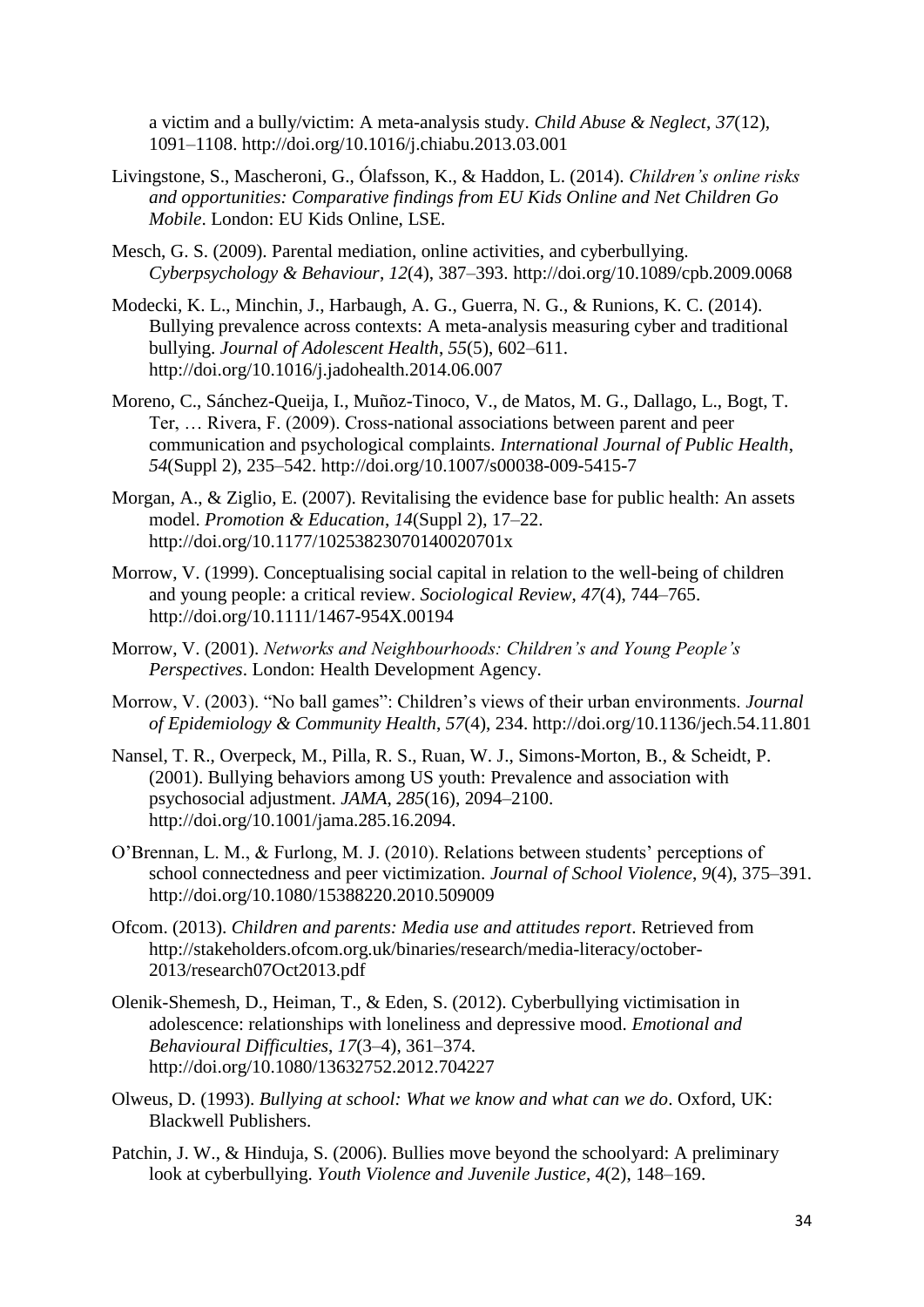http://doi.org/10.1177/1541204006286288

- Peeters, M., Cillessen, A. H. N., & Scholte, R. H. J. (2010). Clueless or powerful? Identifying subtypes of bullies in adolescence. *Journal of Youth and Adolescence*, *39*(9), 1041– 1052. http://doi.org/10.1007/s10964-009-9478-9
- Perren, S., Corcoran, L., Cowie, H., Dehue, F., Garcua, D., McGuckin, C., … Volink, T. (2012). Tackling cyberbullying: Review of empirical evidence regarding successful responses by students, parents, and schools tackling cyberbullying. *International Journal of Conflict and Violence*, *6*(2), 283–292.
- Rose, C. A., & Tynes, B. M. (2015). Longitudinal associations between cybervictimization and mental health among U.S. adolescents. *Journal of Adolescent Health*, *57*(3), 305– 312. http://doi.org/10.1016/j.jadohealth.2015.05.002
- Sabella, R. A., Patchin, J. W., & Hinduja, S. (2013). Cyberbullying myths and realities. *Computers in Human Behavior*, *29*(6), 2703–2711. http://doi.org/10.1016/j.chb.2013.06.040
- Sapouna, M., & Wolke, D. (2013). Resilience to bullying victimization: The role of individual, family and peer characteristics. *Child Abuse & Neglect*, *37*(11), 997–1006. http://doi.org/10.1016/j.chiabu.2013.05.009
- Schneider, S. K., O'Donnell, L., Stueve, A., & Coulter, R. W. S. (2012). Cyberbullying, school bullying, and psychological distress: A regional census of high school students. *American Journal of Public Health*, *102*(1), 171–177. http://doi.org/10.2105/AJPH.2011.300308
- Selkie, E. M., Fales, J. L., & Moreno, M. A. (2015). Cyberbullying prevalence among US middle and high school-aged adolescents: A systematic review and quality assessment. *The Journal of Adolescent Health*. http://doi.org/10.1016/j.jadohealth.2015.09.026
- Slonje, R., & Smith, P. K. (2008). Cyberbullying: Another main type of bullying? *Scandinavian Journal of Psychology*, *49*(2), 147–154. http://doi.org/10.1111/j.1467- 9450.2007.00611.x
- Smith, P. K. (2012). Cyberbullying: Challenges and opportunities for a research program—A response to Olweus (2012). *European Journal of Developmental Psychology*, *9*(5), 553– 558. http://doi.org/10.1080/17405629.2012.689821
- Sutton, J., Smith, P. K., & Swettenham, J. (1999). Bullying and "theory of mind": A critique of the "social skills deficit" view of anti-social behaviour. *Social Development*, *8*(1), 117–127. http://doi.org/10.1111/1467-9507.00083
- Swearer, S. M., & Hymel, S. (2015). Understanding the psychology of bullying: Moving toward a social-ecological diathesis–stress model. *American Psychologist*, *70*(4), 344– 353. http://doi.org/10.1037/a0038929
- Tokunaga, R. S. (2010). Following you home from school: A critical review and synthesis of research on cyberbullying victimization. *Computers in Human Behavior*, *26*(3), 277– 287. http://doi.org/10.1016/j.chb.2009.11.014
- Tsitsika, A., Janikian, M., Wójcik, S., Makaruk, K., Tzavela, E., Tzavara, C., … Richardson, C. (2015). Cyberbullying victimization prevalence and associations with internalizing and externalizing problems among adolescents in six European countries. *Computers in Human Behavior*, *51*, 1–7. http://doi.org/10.1016/j.chb.2015.04.048